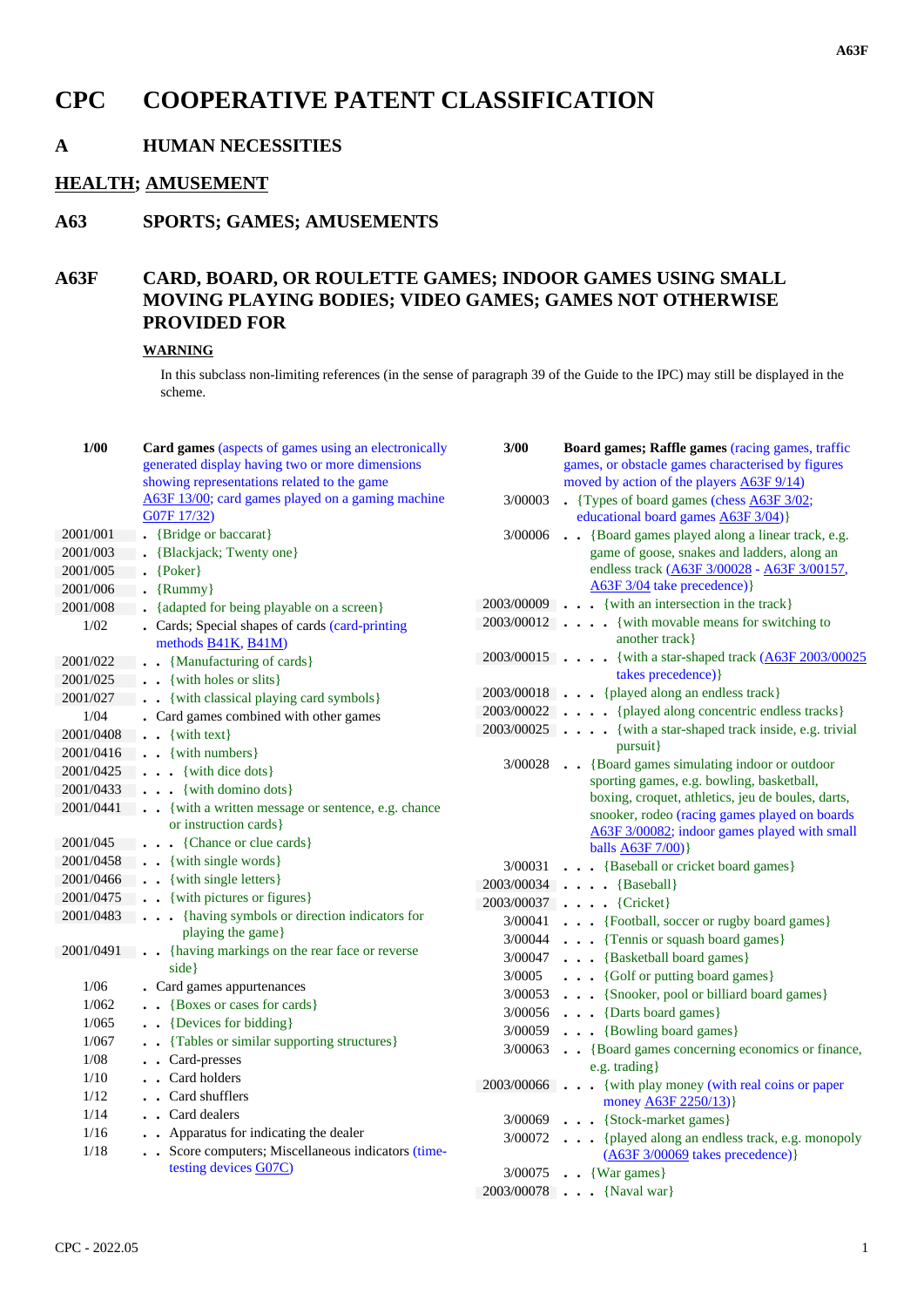| 3/00082                  | • {Racing games (racing games characterised                                                                    |
|--------------------------|----------------------------------------------------------------------------------------------------------------|
|                          | by figures moved by action of the player                                                                       |
|                          | A63F 9/14)                                                                                                     |
| 3/00085                  | {Sailing races}<br>$\ddot{\phantom{0}}$                                                                        |
| 3/00088                  | • {Board games concerning traffic or travelling                                                                |
|                          | (trading A63F 3/00063; racing A63F 3/00082;                                                                    |
|                          | teaching the highway code A63F 3/0494)}                                                                        |
| 3/00091                  | {concerning space ship navigation}<br>$\ddot{\phantom{0}}$                                                     |
| 3/00094                  | . . {Ticktacktoe}                                                                                              |
| 3/00097                  | • {Board games with labyrinths, path finding, line                                                             |
|                          | forming (labyrinths in boxes with small balls                                                                  |
|                          | A63F 7/04; other labyrinth games A63F 9/0078)}                                                                 |
| 3/001                    | {Board games concerning astrology, religion,<br>or fortune-telling (fortune-telling games                      |
|                          | A63F9/181)                                                                                                     |
| 2003/00104.              | • • {Board games having astrology aspects}                                                                     |
| 2003/00107.              | . . {Board games having aspects of the Yin Yang                                                                |
|                          | game}                                                                                                          |
| 2003/0011                | . . {Board games having religion aspects}                                                                      |
| 2003/00113               | . {Board games having aspects of the I Ching                                                                   |
|                          | game}                                                                                                          |
| 2003/00116 .             | {Board games having aspects of the Tarot                                                                       |
|                          | game}                                                                                                          |
| 3/00119                  | • {Board games concerning music, theatre, cinema,                                                              |
|                          | or $art$                                                                                                       |
| 2003/00123               | . . {Board games concerning music}                                                                             |
| 2003/00126               | . {using audio equipment}                                                                                      |
| 2003/00129               | {with a compact disc player}<br>$\ddot{\phantom{0}}$                                                           |
| 2003/00132               | . {specially adapted for teaching music}                                                                       |
| 2003/00135               | . {Board games concerning cinema or films}                                                                     |
| 3/00138                  | • {Board games concerning voting, political or                                                                 |
|                          | legal subjects; Patent games}                                                                                  |
| 2003/00141               | {Patent games}<br>$\ddot{\phantom{0}}$                                                                         |
| 3/00145                  | . . {Board games concerning treasure-hunting,                                                                  |
|                          |                                                                                                                |
|                          | fishing, hunting (capturing fishing games                                                                      |
|                          | $A63F\,9/305)$                                                                                                 |
| 3/00148                  | • {Board games concerning westerns, detectives,                                                                |
|                          | espionage, pirates, murder, disasters, shipwreck<br>rescue operations (rodeo A63F 3/00028; history             |
|                          | A63F 3/0449) }                                                                                                 |
| 3/00151                  | {Backgammon}                                                                                                   |
| 3/00154                  | {Mastermind}                                                                                                   |
| 3/00157                  | . {Casino or betting games (horse races                                                                        |
|                          | A63F 3/00082) }                                                                                                |
| 2003/0016                | {imitating fruit machines}                                                                                     |
| 2003/00164               | {Casino tables}                                                                                                |
| 2003/00167               | {with a jackpot}                                                                                               |
| 2003/0017                | {progressive jackpot}                                                                                          |
| 3/00173                  | • {Characteristics of game boards, alone or in relation                                                        |
|                          | to supporting structures or playing piece}                                                                     |
| 3/00176                  | • {Boards having particular shapes, e.g. hexagonal,                                                            |
|                          | triangular, circular, irregular}                                                                               |
| 2003/00179<br>2003/00182 | {Triangular game board}<br>$\ddot{\phantom{0}}$                                                                |
| 2003/00186               | . Four-sided game board}<br>{Plus- or cross-shaped game board}<br>$\ddot{\phantom{0}}$<br>$\ddot{\phantom{a}}$ |
| 2003/00189               | . . {Pentagonal game board}                                                                                    |
| 2003/00192               | {Star-shaped game board}<br>$\ddot{\phantom{0}}$<br>$\ddot{\phantom{0}}$                                       |
| 2003/00195               | . . {Hexagonal game board}                                                                                     |
| 2003/00198               | {Star-shaped game board}<br>$\ddot{\phantom{0}}$<br>$\ddot{\phantom{0}}$                                       |
| 2003/00201               | • {Octagonal game board}                                                                                       |
| 2003/00205               | • {Decagonal game board}                                                                                       |
| 2003/00208               | {Circular game board}<br>{Elliptical game board}                                                               |

| 3/00214    | {Three-dimensional game boards}                                                                                                              |  |
|------------|----------------------------------------------------------------------------------------------------------------------------------------------|--|
| 2003/00217 | {Superimposed boards}                                                                                                                        |  |
| 2003/0022  | {played in three dimensions}<br>$\ddot{\phantom{0}}$                                                                                         |  |
| 2003/00223 | {shaped as a container into which playing<br>$\ddot{\phantom{0}}$<br>pieces may enter (box or container for board<br>games A63F 2003/00943)} |  |
| 2003/00227 | {with five play locations and optionally a<br>sixth in the middle}                                                                           |  |
| 3/0023     | {Foldable, rollable, collapsible or segmented<br>boards (A63F 3/027 takes precedence)}                                                       |  |
| 2003/00233 | {with one fold or hinge (shaped as a book                                                                                                    |  |
|            | A63F 2003/00299; convertible into a suitcase<br>A63F 2003/0094) }                                                                            |  |
| 2003/00236 | {with a part of the rim or board missing near<br>the fold to enable folding; Hinge consisting<br>of a flexible element fixed at the bottom}  |  |
| 2003/00239 | . { with two hinges or folds }                                                                                                               |  |
| 2003/00242 | • {perpendicular}                                                                                                                            |  |
| 2003/00246 | . {with three or more hinges or folds}                                                                                                       |  |
| 2003/00249 | $\ldots$ {all parallel}                                                                                                                      |  |
| 2003/00252 | . {perpendicular}                                                                                                                            |  |
| 2003/00255 | . {playable during travel (storing or transporting                                                                                           |  |
|            | an interrupted jig-saw puzzle game<br>A63F 2009/105) }                                                                                       |  |
| 2003/00258 | {rollable, flexible or deformable board (shaped<br>as an endless belt <b>A63F 2003/00321</b> ; flexible<br>rim A63F 2003/00504)}             |  |
| 3/00261    | {Details of game boards, e.g. rotatable, slidable or<br>replaceable parts, modular game boards, vertical<br>game boards}                     |  |
| 2003/00264 | {with rotatable or tiltable parts}                                                                                                           |  |
| 2003/00268 | {about a vertical axis, e.g. a disc}<br>$\ddot{\phantom{a}}$                                                                                 |  |
| 2003/00271 | {underneath the playing surface and                                                                                                          |  |
|            | viewable through holes or windows}                                                                                                           |  |
| 2003/00274 | {with or designed as a turntable, lazy<br>Susan}                                                                                             |  |
| 2003/00277 | {with rotatable concentric parts}                                                                                                            |  |
| 2003/0028  | • {with rotatable disc and rings in one<br>plane}                                                                                            |  |
| 2003/00283 | {with rotatable non-concentric parts}                                                                                                        |  |
| 2003/00287 | $\ldots$ {about a horizontal axis}                                                                                                           |  |
| 2003/0029  | {underneath the playing surface and                                                                                                          |  |
|            | viewable through holes or windows}                                                                                                           |  |
| 2003/00293 | {with blocks rotatable about a horizontal<br>axis                                                                                            |  |
| 2003/00296 | {on one common axis}                                                                                                                         |  |
| 2003/00299 | {designed as a book}                                                                                                                         |  |
| 2003/00302 | {with parts rotatable about an axis                                                                                                          |  |
| 2003/00305 | perpendicular to the game board}<br>{rotatable about any axis, e.g. ball in a<br>socket}                                                     |  |
| 2003/00309 | {with stopping means (for roulette<br>A63F 5/0011)                                                                                           |  |
| 2003/00312 | {Detents}                                                                                                                                    |  |
| 2003/00315 | {using braking effect caused by friction}                                                                                                    |  |
| 2003/00318 | {with a rollable board surface}                                                                                                              |  |
| 2003/00321 | {shaped as an endless belt}<br>$\bullet$                                                                                                     |  |
| 2003/00324 | {with slidable parts of the playing surface}                                                                                                 |  |
| 2003/00328 | {underneath the playing surface and<br>$\ddot{\phantom{0}}$                                                                                  |  |
|            | $\ddot{\phantom{0}}$<br>viewable through holes or windows}                                                                                   |  |
| 2003/00331 | {with two or more slidable parts, e.g.<br>parallel}                                                                                          |  |
|            | $2003/00334$ { on different levels }                                                                                                         |  |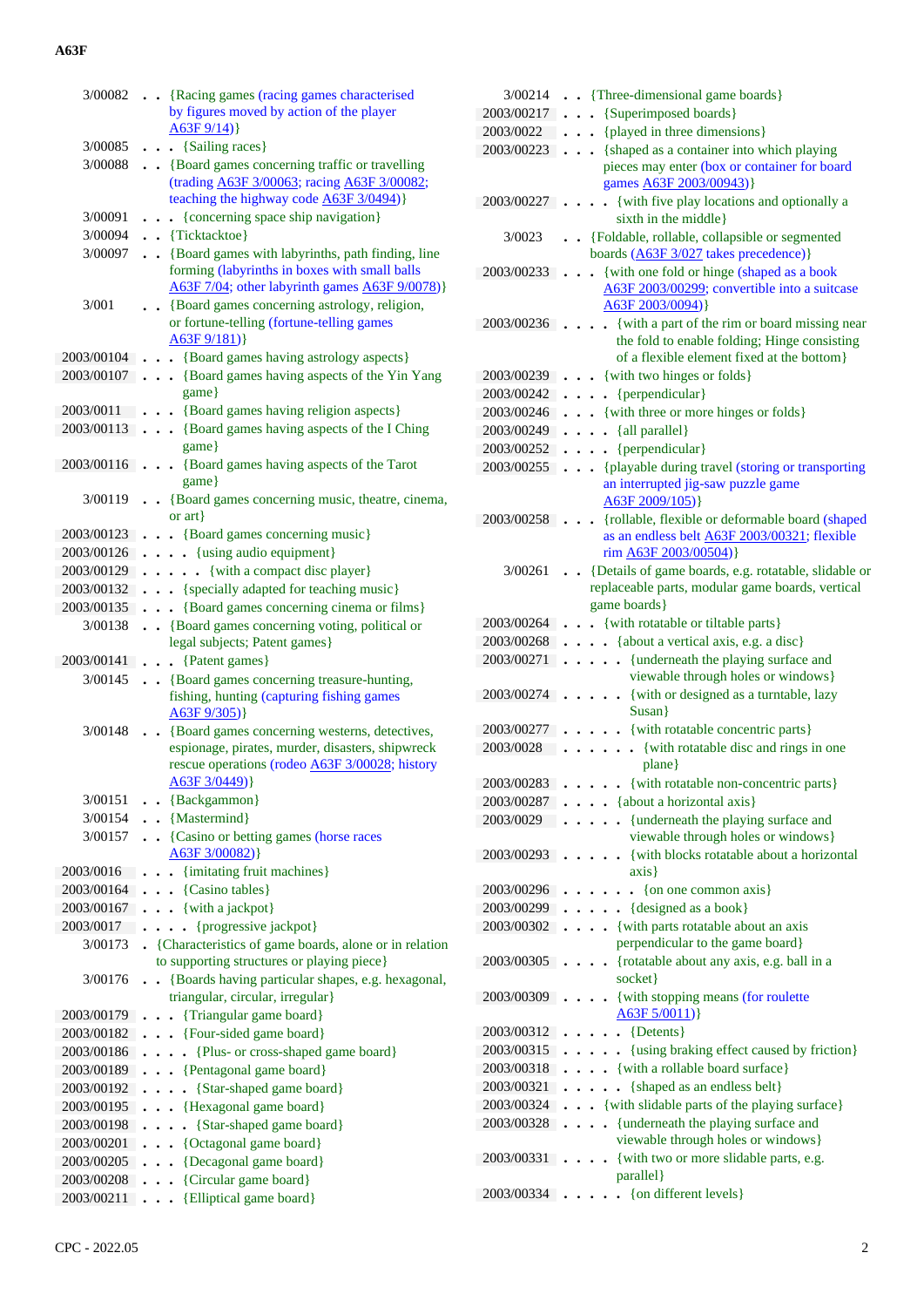| 2003/00337 | $\ldots$ {in perpendicular directions}                                  |
|------------|-------------------------------------------------------------------------|
| 2003/0034  | {with a replaceable part of the playing surface}                        |
| 2003/00343 | {underneath a transparent surface}                                      |
| 2003/00347 | {the playing surface as a whole being<br>replaceable}                   |
| 2003/0035  | {with stackable playing surfaces}<br>$\ddot{\phantom{0}}$<br>$\bullet$  |
| 2003/00353 | {with holes or windows}<br>$\ddot{\phantom{a}}$<br>$\ddot{\phantom{0}}$ |
| 2003/00356 | {by insertion through a slit}<br>$\ddot{\phantom{0}}$                   |
| 2003/00359 | . . {Modular units}                                                     |
|            |                                                                         |
| 2003/00362 | {with connections between modules}                                      |
| 2003/00365 | {Hook and loop-type fastener}<br>$\bullet$                              |
| 2003/00369 | {Adhesive}<br>$\ddot{\phantom{0}}$<br>$\bullet$                         |
| 2003/00372 | {Pin and socket connection}<br>$\bullet$                                |
| 2003/00375 | {Snap fit}<br>$\bullet$<br>$\bullet$                                    |
| 2003/00378 | · {sliding in a groove}                                                 |
| 2003/00381 | . . {Jig-saw connection, e.g. dove tail}                                |
| 2003/00384 | {with a hook or an eyelet}                                              |
| 2003/00388 | {with an auxiliary connective element, e.g.                             |
|            | clip or clamp}                                                          |
| 2003/00391 | {magnetic}                                                              |
| 2003/00394 | • {with a surface relief}                                               |
| 2003/00397 | • {Changeable}                                                          |
| 2003/004   | . { with a repetitive structure}                                        |
| 2003/00403 | $\bullet \ \{ \text{Stepped} \}$<br>$\ddot{\phantom{a}}$                |
| 2003/00406 | . . {with a vertical game board}                                        |
| 2003/0041  | {with playing pieces visible from both sides}<br>$\ddot{\phantom{0}}$   |
| 2003/00413 | {playable on opposite sides but with playing<br>$\ddot{\phantom{0}}$    |
|            | field of opponent not being visible}                                    |
| 2003/00416 | {with means for hiding a part of the playing<br>field}                  |
| 2003/00419 | {with a shield in the middle<br>(A63F 2003/00406 takes precedence)}     |
| 2003/00422 | {the shield being removable}                                            |
| 2003/00425 | {with a shield on each side of the playing                              |
|            | field }                                                                 |
| 2003/00429 | {The shield being removable}                                            |
| 2003/00432 | . {covering a part of the playing field}                                |
| 2003/00435 | {with a sloping playing field or part thereof}                          |
| 2003/00438 | {on two sides, e.g. as a roof}                                          |
| 2003/00441 | $\ldots$ {Inverted}                                                     |
| 2003/00444 | . {Truncated}<br>.                                                      |
| 2003/00447 | $\ldots$ {on three or more sides, e.g. pyramid-                         |
|            | shaped}                                                                 |
| 2003/00451 | {Inverted}<br>$\ddot{\phantom{0}}$                                      |
| 2003/00454 | {Truncated}                                                             |
| 2003/00457 | • {Details of game board internal structure or                          |
|            | materials thereof}                                                      |
| 2003/0046  | $\bullet$ {with anti-slip means}                                        |
| 2003/00463 | . {Details of the playing field (shape of the                           |
|            | board <b>A63F</b> 3/00176; changing the size<br>A63F 2003/00971)}       |
| 2003/00466 | {with indications, e.g. directions for playing}                         |
| 2003/0047  | . {Geometric shapes of individual playing                               |
|            | fields }                                                                |
| 2003/00473 | {Triangular}<br>$\ddot{\phantom{0}}$                                    |
| 2003/00476 | $\bullet$ {Rectangular}                                                 |
| 2003/00479 | {Pentagonal}                                                            |
| 2003/00482 | {Hexagonal}                                                             |
| 2003/00485 | . {Edges or other provisions for toppling or                            |
|            |                                                                         |
|            | rolling a playing piece}                                                |

| 2003/00488 | {with means for limiting the size of the<br>$\ddot{\phantom{0}}$               |
|------------|--------------------------------------------------------------------------------|
|            | playing field (A63F 2003/00971 takes                                           |
|            | precedence) }                                                                  |
| 2003/00492 | {Details of the rim or side edge<br>Π.<br>$\ddot{\phantom{0}}$                 |
|            | (A63F 2003/00236 takes precedence)}                                            |
| 2003/00495 | $\bullet$ {Information on the rim}                                             |
| 2003/00498 | $\bullet$ {by colours}                                                         |
| 2003/00501 | {by numbers or letters}                                                        |
| 2003/00504 | {Flexible rim}<br>$\ddot{\phantom{0}}$                                         |
| 2003/00507 | {Hinged or collapsible rim}<br>$\sim$<br>$\ddot{\phantom{a}}$                  |
| 2003/00511 | {Rim without board, e.g. empty frame}<br>$\sim$                                |
| 2003/00514 | {Rim or side edge with storing space for<br>$\ddot{\phantom{0}}$               |
|            | objects, e.g. unused playing pieces}                                           |
| 2003/00517 | {Releasable rim}                                                               |
| 3/0052     | . . {with a plurality of boards used during one game,                          |
|            | i.e. separate game boards or playing areas}                                    |
| 2003/00523 | {with a separate board for each player}<br>$\ddot{\phantom{a}}$                |
| 2003/00526 | {for playing different games, e.g. with playing                                |
|            | $\ddot{\phantom{0}}$<br>surfaces on opposite sides of the board                |
|            | (A63F 2003/00968 takes precedence)}                                            |
| 3/00529    | . . {Board game without game board}                                            |
| 3/00533    |                                                                                |
|            | {Connection of game board or part of game board<br>to supporting structure}    |
|            |                                                                                |
|            | 2003/00536 {Adhesive}                                                          |
| 2003/00539 | $\bullet$ $\bullet$ {Suction cups}                                             |
| 2003/00542 | $\bullet$ $\bullet$ {Clamps or clips}                                          |
| 2003/00545 | . . {Magnetic}                                                                 |
| 2003/00548 | $\bullet$ $\bullet$ {with pin and hole}                                        |
| 2003/00552 | $\ldots$ {Snap fit}                                                            |
| 2003/00555 | . {Pin, drawing pin or thumbtack}                                              |
| 2003/00558 | . { sliding or slidable in a groove}                                           |
| 2003/00561 | $\bullet \bullet$ {with staples}                                               |
| 2003/00564 | {by tying to supporting structure, e.g. with<br>$\sim$ $\sim$                  |
|            | ropes }                                                                        |
| 2003/00567 | {using elastic means, e.g. rubber bands}                                       |
| 2003/0057  | • {Hook and loop-type fastener}                                                |
| 3/00574    | • {Connections between board and playing pieces}                               |
| 2003/00577 | {Hook and loop-type fastener}<br>.                                             |
| 2003/0058  | {Adhesive}                                                                     |
|            | 2003/00583 {with pin and hole}                                                 |
| 2003/00586 | {Snap fit}                                                                     |
| 2003/00589 | {two or more pins or holes on one playing<br>$\ddotsc$<br>$\ddot{\phantom{0}}$ |
|            | piece }                                                                        |
| 2003/00593 | $\bullet$ {friction fitted}                                                    |
| 2003/00596 | $\ldots$ {adjustable in height}                                                |
| 2003/00599 | $\cdots$ (with slit, slot or groove $(\underline{A63F}3/00634)$                |
|            | takes precedence) }                                                            |
| 2003/00602 | . {using pins, e.g. pins pierced into a soft<br>$\ddot{\phantom{0}}$           |
|            | board }                                                                        |
| 2003/00605 | . The hole being in the playing piece}                                         |
| 2003/00608 | {Characterised by the shape of the hole}                                       |
| 2003/00611 | • {Suction cups}                                                               |
| 2003/00615 | {with a hook or an eyelet}                                                     |
| 2003/00618 | • {Clamps or clips}                                                            |
| 2003/00621 | • {Screw elements}                                                             |
| 2003/00624 | {The playing piece being retained by a string or<br>$\cdot$                    |
|            | rope}                                                                          |
| 2003/00627 | • {being elastic or resilient, e.g. rubber band}                               |
| 2003/0063  | $\cdots$ {Magnetic}                                                            |
| 3/00634    | . {Sliding connections, e.g. playing pieces                                    |
|            | sliding in a groove}                                                           |
| 2003/00637 | {with non-intersecting, e.g. parallel,                                         |
|            | grooves }                                                                      |
|            |                                                                                |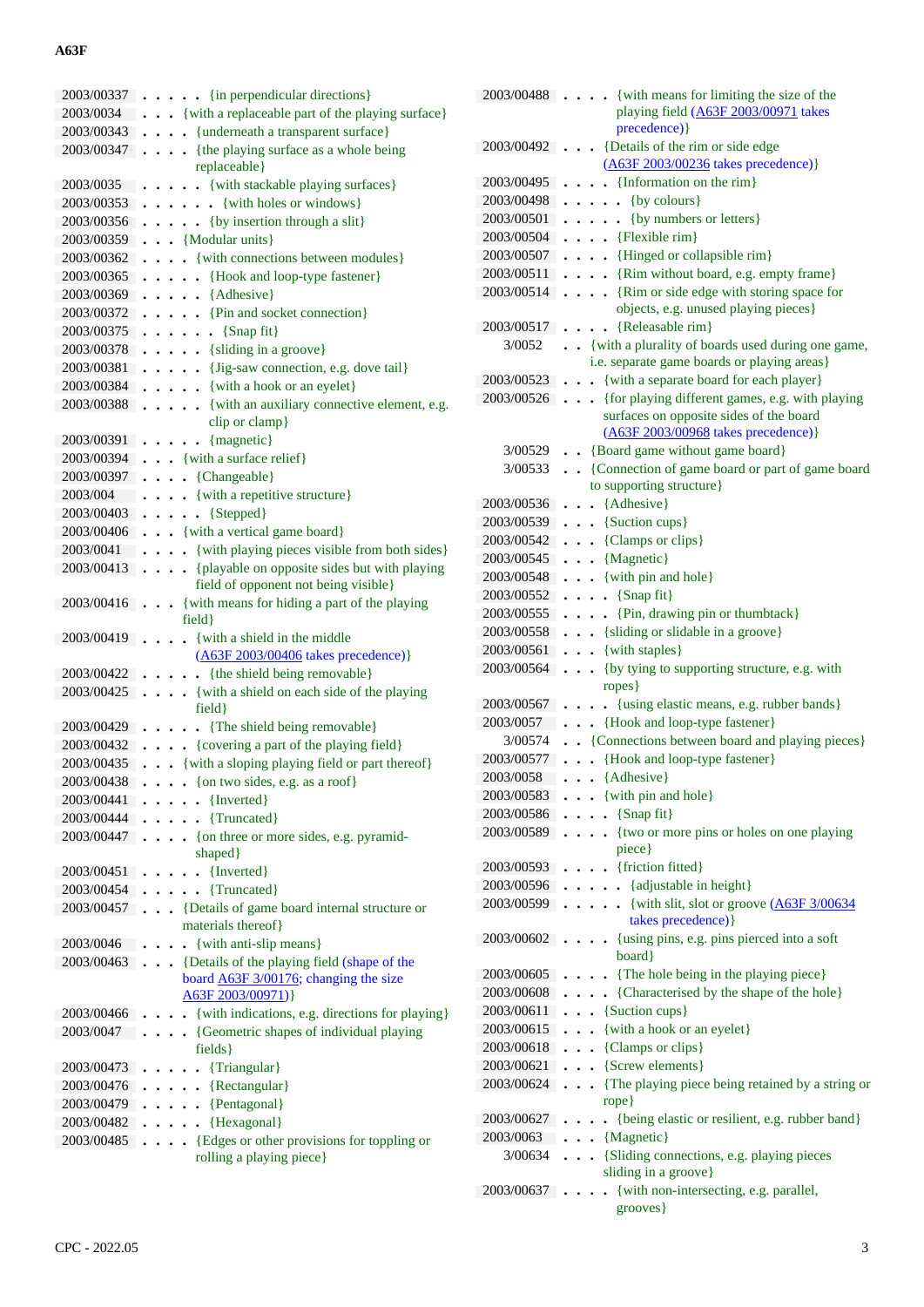| 2003/0064                | {The groove being in the playing piece}                                                               |
|--------------------------|-------------------------------------------------------------------------------------------------------|
| 3/00643                  | • {Electric board games; Electric features of                                                         |
|                          | board games (electric word or number games                                                            |
|                          | A63F 3/0421; computer chess G06F; electric raffle                                                     |
|                          | games <b>A63F</b> 3/081)}                                                                             |
| 2003/00646               | {with illumination of playing field or playing                                                        |
|                          | piece}                                                                                                |
| 2003/00649               | {Lightbulbs}<br>$\ddot{\phantom{0}}$<br>$\bullet$                                                     |
| 2003/00652               | • {Light-emitting diodes}                                                                             |
| 2003/00656               | {Fibre optics}<br>$\ddot{\phantom{0}}$                                                                |
| 2003/00659               | ${LCD's}$<br>$\ddot{\phantom{0}}$                                                                     |
| 2003/00662               | • {with an electric sensor for playing pieces                                                         |
|                          | (A63F 2009/2444 takes precedence)}                                                                    |
| 2003/00665               | {using inductance}                                                                                    |
| 2003/00668               | {using hall effect}                                                                                   |
| 2003/00671               | {Pressure or force sensor}                                                                            |
| 2003/00675               | {Reed relay}                                                                                          |
| 2003/00678               | • {with circuits closed by mechanical means}                                                          |
| 2003/00681               | {The playing field comprising two parallel                                                            |
|                          | conducting layers}                                                                                    |
| 2003/00684               | {One of the conducting layers being flexible                                                          |
|                          | so that electrical contact with the other                                                             |
|                          | can be established, e.g. by the weight of a                                                           |
|                          | playing piece}                                                                                        |
| 2003/00687               | {Printed circuits}                                                                                    |
| 2003/0069                | {using a spring}                                                                                      |
| 3/00694                  | {Magnetic board games (other games using                                                              |
|                          | magnetically moved or magnetically held pieces                                                        |
|                          | A63F9/34)                                                                                             |
| 3/00697<br>2003/007      | . {Playing pieces}                                                                                    |
|                          | {Design of classical playing pieces, e.g. classical<br>$\ddot{\phantom{a}}$<br>chess, draughts or go} |
| 2003/00703               | {Tokens or chips}                                                                                     |
| 2003/00706               | $\ddot{\phantom{0}}$<br>$\bullet$ $\bullet$ {Mill game}                                               |
|                          |                                                                                                       |
|                          |                                                                                                       |
| 2003/00709               | $\bullet$ $\bullet$ {Nim game}                                                                        |
| 2003/00712               | {Scissors, paper, stone or rock}                                                                      |
| 2003/00716               | • {Connectable or stackable playing pieces or parts                                                   |
|                          | thereof}                                                                                              |
| 2003/00719               | {with connections amongst the playing pieces                                                          |
|                          | or parts thereof}                                                                                     |
| 2003/00722               | {Hook and loop-type fastener}                                                                         |
| 2003/00725               | {Peg and socket connection}<br>$\ddot{\phantom{a}}$                                                   |
| 2003/00728               | {Snap-fitted}                                                                                         |
| 2003/00731               | {Hook or eyelet}<br>.                                                                                 |
| 2003/00735               | {Clamp or clip}<br>$\ddot{\phantom{0}}$                                                               |
| 2003/00738               | {Magnetic}<br>$\ddot{\phantom{a}}$                                                                    |
| 2003/00741               | $\cdot$ {Screw elements}                                                                              |
| 2003/00744               | {with a connection to a playing piece that<br>$\ddots$                                                |
|                          | stands on another playing field}                                                                      |
| 2003/00747               | {Playing pieces with particular shapes}                                                               |
| 2003/0075                | {covering two or more playing fields}                                                                 |
| 2003/00753               | {L-shaped}<br>$\ddot{\phantom{0}}$                                                                    |
| 2003/00757               | {Planimetric shapes, e.g. disks}                                                                      |
| 2003/0076                | {circular (A63F 2003/00703 takes                                                                      |
|                          | precedence) }                                                                                         |
| 2003/00763               | {Sections, sectors or segments}                                                                       |
| 2003/00766               | {Triangular}                                                                                          |
| 2003/00769               | {Isosceles}<br>$\ddot{\phantom{0}}$                                                                   |
| 2003/00772               | {Rectangular}<br>$\ddot{\phantom{0}}$                                                                 |
| 2003/00776               | {Lozenged}<br>$\ddot{\phantom{0}}$<br>$\ddot{\phantom{a}}$                                            |
| 2003/00779               | {Square}<br>$\ddot{\phantom{0}}$<br>$\ddot{\phantom{1}}$                                              |
| 2003/00782<br>2003/00785 | {Pentagonal}<br>$\ddotsc$<br>{Hexagonal}                                                              |

| 2003/00788   | {Heptagonal}                                              |
|--------------|-----------------------------------------------------------|
| 2003/00791   | {Octagonal}                                               |
| 2003/00794   | {Stereometric shapes}                                     |
| 2003/00798   | {Spheres}                                                 |
| 2003/00801   | {Cylinders}                                               |
| 2003/00804   | {Pyramids}                                                |
| 2003/00807   | {Tetrahedrons}                                            |
| 2003/0081    | {Blocks}                                                  |
| 2003/00813   | {Cubes}                                                   |
| 2003/00817   | ${Cones}$                                                 |
| 2003/0082    | ${Prisms}$                                                |
| 2003/00823   | {T-shaped}                                                |
| 2003/00826   | {Changeable playing pieces}                               |
| 2003/00829   | {with adjustable height}                                  |
| 2003/00832   | . . {with groups of playing pieces, each group            |
|              | having its own characteristic}                            |
| 2003/00835   | • {The characteristic being the colour}                   |
| 2003/00839   | . The characteristic being size or shape}                 |
| 2003/00842   | {The characteristic being a graphical marking}            |
| 2003/00845   | . Additional features of playing pieces; Playing          |
|              | pieces not assigned to one particular player}             |
| 2003/00848   | {Barriers, obstacles or obstructions                      |
|              | (A63F 2003/00971 takes precedence) }                      |
| 2003/00851   | {Hurdles}                                                 |
| 2003/00854   | {Element covering a playing piece}                        |
| 2003/00858   | {Direction indicators}                                    |
| 2003/00861   | {Jokers wild cards}                                       |
| 2003/00864   | {Markers, e.g. indicating the spot of a                   |
|              | previous move (score marking on play piece                |
|              | A63F 2011/0062)}                                          |
| 2003/00867   | {The playing piece having two characteristics}            |
| 2003/0087    | {The characteristics being on the opposite sides          |
|              | of the playing piece}                                     |
| 2003/00873   | {with different colours on the opposite sides}            |
| 2003/00876   | {One of the characteristics being a colour}               |
| 2003/0088    | {The playing piece having three characteristics}          |
| 2003/00883   | {The playing piece having four or more                    |
|              | characteristics, e.g. on four or more faces}              |
|              | 2003/00886 {Transparent}                                  |
|              | $2003/00889$ {with a colour}                              |
|              | 2003/00892 {Manufacturing of playing pieces}              |
|              | 3/00895 • {Accessories for board games (A63F 3/00697      |
|              | takes precedence; game accessories of general use         |
|              | A63F11/00)                                                |
| 2003/00899 . | {Instruments for handling a playing piece}                |
| 2003/00902   | {adhesive}<br>$\ddot{\phantom{a}}$                        |
| 2003/00905   | $\bullet$ $\bullet$ {with a suction cup}                  |
| 2003/00908   | . { with clamping means }                                 |
| 2003/00911   | . {with a hook or an eyelet}                              |
| 2003/00914   | $\left\{ \text{Fork} \right\}$<br>.                       |
| 2003/00917   | $\cdots$ {with pin and hole}                              |
| 2003/00921   | $\bullet \ \{ \text{snap fit} \}$<br>$\ddot{\phantom{0}}$ |
| 2003/00924   | • {Threaded connection}                                   |
| 2003/00927   | $\bullet \bullet \{ magnetic\}$                           |
| 2003/0093    | - {acting through a cover, e.g. transparent               |
|              | cover}                                                    |
| 2003/00933   | . . {pointed instrument}                                  |
|              | 2003/00936 . {Handle on the board or box for carrying}    |
| 2003/0094    | {convertible into a suitcase}                             |
|              | 2003/00943 . {Box or container for board games}           |
|              |                                                           |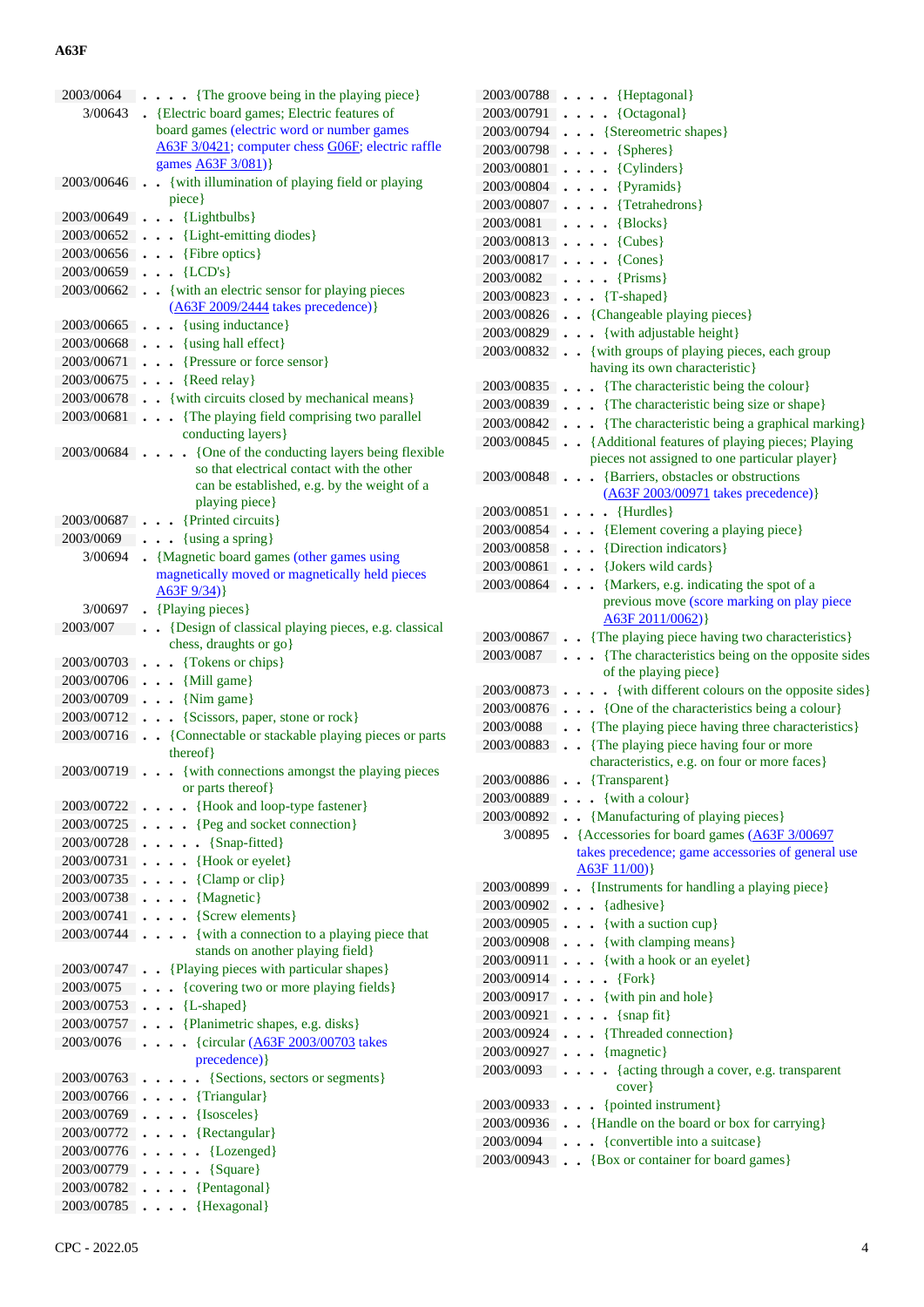| 2003/00946 | {with a storage for playing pieces next to                              |
|------------|-------------------------------------------------------------------------|
|            | the playing field (rim with storing space                               |
|            | A63F 2003/00514)                                                        |
| 2003/00949 | {with a lid}                                                            |
| 2003/00952 | $\bullet \bullet$ {with a drawer}                                       |
|            |                                                                         |
| 2003/00955 | • {with a lid (A63F 2003/00949 takes                                    |
|            | precedence) }                                                           |
| 2003/00958 | {slidable}<br>$\sim$                                                    |
| 2003/00962 | {with a game board on the lid or the inside of                          |
|            | the lid }                                                               |
| 2003/00965 | . {containing a set of board games}                                     |
|            |                                                                         |
| 2003/00968 | {with playing surfaces on opposite sides of<br>$\ddot{\phantom{0}}$     |
|            | the board}                                                              |
| 2003/00971 | {with means for limiting the size of the                                |
|            | playing field}                                                          |
| 2003/00974 | • {mounted, drawn on or designed as a table}                            |
| 2003/00977 | . . {with adjustable legs}                                              |
| 2003/00981 | . . {with collapsible legs}                                             |
|            |                                                                         |
| 2003/00984 | {with only foot pads, e.g. rubber}                                      |
| 2003/00987 | $\bullet$ $\bullet$ {with a table-flap}                                 |
| 2003/0099  | . . {with extension, e.g. sliding}                                      |
| 2003/00993 | $\bullet$ $\bullet$ {with wheels or rollers}                            |
| 2003/00996 | • {Board games available as video games}                                |
| 3/02       | Chess; Similar board games                                              |
|            |                                                                         |
| 3/022      | {Recording or reproducing chess games (teaching<br>$\ddot{\phantom{0}}$ |
|            | games G09B 19/22)}                                                      |
| 2003/025   | {for teaching chess}<br>$\ddot{\phantom{a}}$<br>$\bullet$               |
| 3/027      | {Pocket chess}                                                          |
| 3/04       | Geographical or like games {; Educational games                         |
|            | (educational appliances in general G09B)}                               |
| 3/0402     | • {for learning languages}                                              |
| 2003/0405  | . { relating to specific languages }                                    |
|            |                                                                         |
| 2003/0407  | $\bullet$ {arabic}<br>$\ddot{\phantom{0}}$                              |
| 2003/041   | {chinese}<br>$\ddotsc$                                                  |
| 2003/0413  | {japanese}                                                              |
| 3/0415     | • {Number games (electric A63F 3/0421;                                  |
|            | mathematical models or topics A63F 3/0457;                              |
|            | two-dimensional puzzles with rotating rings or                          |
|            | discs A63F 9/0811, A63F 9/0819)}                                        |
| 2003/0418  | . . {with a grid, e.g. 'Sudoku'-type games}                             |
| 3/0421     | • {Electric word or number games}                                       |
|            |                                                                         |
| 3/0423     | • {Word games, e.g. scrabble (electric                                  |
|            | A63F 3/0421; two-dimensional puzzles                                    |
|            | with rotating rings or discs A63F 9/0811,                               |
|            | A63F 9/0819)}                                                           |
| 2003/0426  | {Spelling games}                                                        |
| 2003/0428  | $\bullet \bullet \{Crosswords\}$                                        |
| 2003/0431  | {Encoding or decoding}                                                  |
| 3/0434     | • {Geographical games (travelling A63F 3/00088)}                        |
|            |                                                                         |
| 2003/0436  | ${Flags}$<br>$\ddot{\phantom{0}}$<br>$\ddot{\phantom{0}}$               |
| 2003/0439  | • {using geographical maps}                                             |
| 2003/0442  | {Atlas}<br>$\ddot{\phantom{a}}$<br>$\bullet$                            |
| 2003/0444  | {Globe}<br>$\cdots$                                                     |
| 2003/0447  | {Road map}<br>$\ddot{\phantom{0}}$                                      |
| 3/0449     |                                                                         |
|            | {concerning history}                                                    |
| 2003/0452  | {Genealogy}<br>$\ddot{\phantom{0}}$<br>$\ddot{\phantom{0}}$             |
| 2003/0455  | {Prehistoric}                                                           |
| 3/0457     | {concerning science or technology, e.g. geology,                        |
|            | chemistry, statistics, computer flow charts,                            |
|            | radio, telephone (A63F 3/0478 takes precedence;                         |
|            | other games concerning science or technology                            |
|            | A63F9/0076)                                                             |
| 2003/046   | {Mathematics (arithmetics A63F 3/0415)}                                 |
|            |                                                                         |
|            |                                                                         |

| 2003/0463 | $\bullet \quad \{Computers\}$<br>$\ddot{\phantom{1}}$                                                                                 |
|-----------|---------------------------------------------------------------------------------------------------------------------------------------|
| 2003/0465 | {Permutations}                                                                                                                        |
| 2003/0468 | {Astronomy}                                                                                                                           |
| 2003/0471 | {Physics}                                                                                                                             |
| 2003/0473 | {Mechanics}                                                                                                                           |
| 2003/0476 | {Chemistry}                                                                                                                           |
| 3/0478    | • {concerning life sciences, e.g. biology, ecology,                                                                                   |
|           | nutrition, health, medicine, psychology}                                                                                              |
| 2003/0481 | $\bullet$ {Biology}                                                                                                                   |
| 2003/0484 | $\bullet$ {Ecology}                                                                                                                   |
| 2003/0486 | {Nutrition}<br>$\ddot{\phantom{a}}$                                                                                                   |
| 2003/0489 | {Psychology}<br>$\ddot{\phantom{a}}$                                                                                                  |
| 2003/0492 | {Medical}<br>$\ddot{\phantom{0}}$                                                                                                     |
| 3/0494    | • {concerning the highway code}                                                                                                       |
| 3/0497    | {Games about time, e.g. telling the time}<br>$\ddot{\phantom{a}}$                                                                     |
| 3/06      | Lottos or bingo games; Systems, apparatus or                                                                                          |
|           | devices for checking such games {(small boxes                                                                                         |
|           | with balls used for generating random numbers                                                                                         |
|           | A63F 7/048; lottery apparatus G07C 15/00;<br>lottery gaming stations, online lottery or bingo                                         |
|           | G07F 17/329; printing processes for lottery tickets                                                                                   |
|           | $B41M$ 3/005)}                                                                                                                        |
| 3/0605    | $\bullet$ $\bullet$ {Lottery games}                                                                                                   |
| 3/061     | {in which the players select their own numbers,                                                                                       |
|           | e.g. Lotto}                                                                                                                           |
| 3/0615    | {based on sporting events, e.g. football pools}                                                                                       |
| 3/062     | . {Bingo games, e.g. Bingo card games}                                                                                                |
| 3/0625    | • {Devices for filling-in or checking}                                                                                                |
| 3/063     | • {Checking-cards with rupturable portions}                                                                                           |
| 3/0635    | {Punchers for filling-in or checking lotto or                                                                                         |
|           | bingo games}                                                                                                                          |
| 3/064     | . . {Electric devices for filling-in or checking}                                                                                     |
| 3/0645    | . . {Electric lottos or bingo games}                                                                                                  |
| 3/065     | {Tickets or accessories for use therewith<br>$\ddot{\phantom{a}}$                                                                     |
|           | $(A63F\frac{3}{0625}$ takes precedence) }                                                                                             |
| 3/0655    | {Printing of tickets, e.g. lottery tickets}                                                                                           |
| 2003/066  | {using ink jet}<br>$\ddot{\phantom{a}}$<br>$\ddot{\phantom{0}}$                                                                       |
| 3/0665    | • {having a message becoming legible after<br>rubbing-off a coating or removing an adhesive<br>layer (for educational purposes G09B)} |
| 2003/067  | {using carbon or graphite coating}                                                                                                    |
| 2003/0675 | {using a metallic coating}                                                                                                            |
| 3/068     | {Accessories therefor, e.g. ticket scrapers}                                                                                          |
| 3/0685    | {having a message becoming legible after                                                                                              |
|           | a chemical reaction or physical action has                                                                                            |
|           | taken place, e.g. applying pressure, heat                                                                                             |
|           | treatment, spraying with a substance, breaking<br>microcapsules (use of microcapsules for                                             |
|           | duplicating paper <b>B41M 5/165</b> )}                                                                                                |
| 3/069     | {having a message becoming legible by                                                                                                 |
|           | tearing-off non-adhesive parts}                                                                                                       |
| 3/0695    | {with slidable, hinged or rotatable parts, e.g.                                                                                       |
|           | reusable bingo game boards}                                                                                                           |
| 3/08      | Raffle games that can be played by a fairly large                                                                                     |
|           | number of people {(A63F 3/0625, A63F 3/065)                                                                                           |
|           | take precedence; lottery apparatus G07C 15/00;                                                                                        |
|           | lottery gaming stations, online lottery or bingo<br>G07F 17/329)}                                                                     |
| 3/081     | {electric}<br>$\ddot{\phantom{0}}$                                                                                                    |
| 2003/082  | {with remote participants}                                                                                                            |
| 2003/083  | {played via television}                                                                                                               |
| 2003/084  | {played via radio}                                                                                                                    |
| 2003/085  | {played via telegraph}                                                                                                                |
|           |                                                                                                                                       |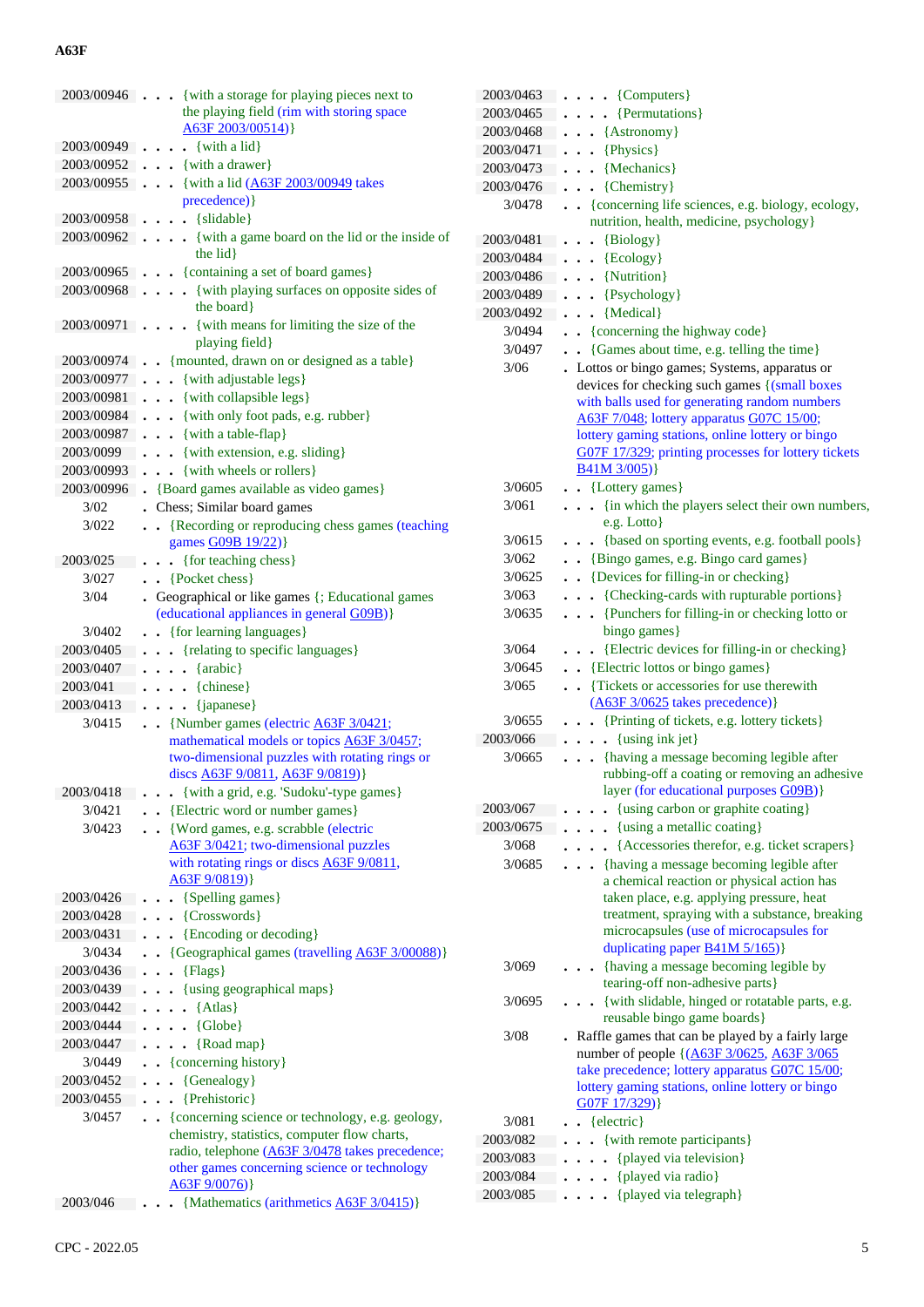| 2003/086  | {played via telephone, e.g. using a modem}                                            |
|-----------|---------------------------------------------------------------------------------------|
| 2003/087  | $\{using a fax\}$<br>$\ddot{\phantom{a}}$<br>$\ddot{\phantom{a}}$                     |
| 2003/088  | {played via Internet}                                                                 |
|           |                                                                                       |
| 5/00      | <b>Roulette games (aspects of games using an</b>                                      |
|           | electronically generated display having two or more                                   |
|           | dimensions showing representations related to the                                     |
|           | game <b>A63F</b> 13/00)                                                               |
| 5/0005    | • {Automatic roulette}                                                                |
| 5/0011    | • {Systems for braking, arresting, halting or stopping}                               |
| 5/0017    | {Braking effect by electric or magnetic field}<br>$\ddot{\phantom{0}}$                |
| 5/0023    | { by pushing or keeping an element between<br>notches }                               |
| 5/0029    | $\bullet$ $\bullet$ {using gravity}                                                   |
| 5/0035    | {free moving element, e.g. ball}<br>.                                                 |
| 5/0041    | . {with a resilient element, e.g. spring}                                             |
| 5/0047    | {with adjustable tension}                                                             |
| 5/0052    | . . {Braking effect by friction surface}                                              |
|           |                                                                                       |
| 5/0058    | . . {with variable actuation means, e.g. handbrake}                                   |
| 5/0064    | $\bullet$ {electrical}                                                                |
| 5/007     | • {Details about the compartments or sectors, e.g.<br>sectors having different sizes} |
| 5/0076    | • {Driving means}                                                                     |
| 5/0082    | $\bullet$ $\bullet$ {electrical}                                                      |
| 5/0088    | . {with a plurality of balls used during one game}                                    |
| 5/0094    | • {with a plurality of roulette wheels $(A63F 5/043)$                                 |
|           | takes precedence) }                                                                   |
| 5/02      | . Roulette-like ball games                                                            |
| 5/04      | Disc roulettes; Dial roulettes; Teetotums; Dice-tops                                  |
| 5/041     | {Teetotums; Dice-tops}<br>$\ddot{\phantom{0}}$                                        |
| 5/043     | · {using concentric discs or rings}<br>$\bullet$                                      |
| 5/045     | {using a rotating wheel and a fixed indicator, e.g.<br>$\ddot{\phantom{0}}$           |
|           | fortune wheels }                                                                      |
| 5/046     | {with a horizontal wheel, i.e. wheel with a<br>$\cdots$<br>vertical rotation axle}    |
| 5/048     | . {with symbols viewable through holes or<br>windows }                                |
|           |                                                                                       |
| 7/00      | Indoor games using small moving playing bodies,                                       |
|           | e.g. balls, discs or blocks (board games, raffle games                                |
|           | A63F 3/00; roulette games A63F 5/00; miniature                                        |
|           | bowling games A63D 3/00; bagatelle or similar                                         |
|           | games <b>A63D 13/00</b> ; billiards, pocket billiards                                 |
|           | A63D 15/00)                                                                           |
| 7/0005    | {played on a table, the ball or other playing body                                    |
|           | being rolled or slid from one side of the table in                                    |
|           | more than one direction or having more than one                                       |
|           | entering position on this same side, e.g. shuffle                                     |
|           | boards (goal posts per se A63F 7/305; miniature<br>bowling-alleys <b>A63D 3/00</b> )} |
| 2007/0011 | • {Target bowling or skee ball}                                                       |
| 7/0017    | • {played on a table by two players from opposite                                     |
|           | sides of the table $(A63F 7/06$ takes precedence)}                                    |
| 7/0023    | {played on a table from all sides, e.g. marble<br>games                               |
| 2007/0029 | {with a playstation for each participant sharing a                                    |
|           | part of the playing field}                                                            |
| 2007/0035 | {for two players}                                                                     |
| 2007/0041 | {for three or more players}                                                           |
| 2007/0047 | {simulating pool, snooker or billiards}                                               |
| 2007/0052 | {with a playstation for each participant, each with                                   |
|           | a separate playing field}                                                             |
| 7/0058    | {electric (A63F 7/027, A63F 7/3065 take                                               |
|           |                                                                                       |

| 2007/0064 | • {Ball games combined with other games}                                                                                                          |
|-----------|---------------------------------------------------------------------------------------------------------------------------------------------------|
| 2007/007  | {with another ball game}                                                                                                                          |
| 7/0076    | . {the playing bodies having the function of playing                                                                                              |
|           | pieces, imitating a board game}                                                                                                                   |
| 2007/0082 | {Mancala}                                                                                                                                         |
| 7/0088    | {using magnetic power (A63F 7/068 takes)<br>precedence; magnetic toys <b>A63H 33/26</b> )}                                                        |
| 2007/0094 | {using electromagnetic action, e.g. for attracting a<br>$\cdot$                                                                                   |
|           | ball }                                                                                                                                            |
| 7/02      | using falling playing bodies or playing bodies<br>running on an inclined surface, e.g. pinball games<br>{(bagatelle or similar games A63D 13/00)} |
| 7/022     | $\bullet$ {Pachinko}                                                                                                                              |
| 7/025     | {Pinball games, e.g. flipper games}                                                                                                               |
| 7/027     | $\bullet \bullet$ {electric}                                                                                                                      |
| 7/04      | using balls to be shaken or rolled in small boxes {,<br>e.g. comprising labyrinths}                                                               |
| 7/041     | • • {Two-dimensional labyrinths}                                                                                                                  |
| 7/042     | . Three-dimensional labyrinths }                                                                                                                  |
| 7/044     | . . {Hand-held boxes with balls rolled, e.g.                                                                                                      |
|           | towards holes, by tilting the box $(A63F7/382,$<br>A63F 7/041 take precedence; tiltable on a support<br>A63F7/386)                                |
| 7/045     | • {containing a liquid}                                                                                                                           |
| 7/047     | $\bullet$ {magnetic}                                                                                                                              |
| 7/048     | {used for generating random numbers}<br>$\ddot{\phantom{0}}$                                                                                      |
| 7/06      | Games simulating outdoor ball games, e.g. hockey                                                                                                  |
|           | {or football (if physically beneficial for the human                                                                                              |
|           | body A63B 67/00)}                                                                                                                                 |
| 7/0604    | {Type of ball game (A63F 7/0672 and<br>A63F 7/0684 take precedence) }                                                                             |
| 7/0608    | $\bullet$ {Baseball}                                                                                                                              |
| 7/0612    | $\bullet$ {Basketball}                                                                                                                            |
| 7/0616    | . . {Football or soccer}                                                                                                                          |
| 7/062     | • {Penalty shooting}                                                                                                                              |
| 7/0624    | $\bullet$ $\bullet$ {Croquet}                                                                                                                     |
| 7/0628    | $\bullet \bullet \{ Golf\}$                                                                                                                       |
| 7/0632    | $\ldots$ {Hockey}                                                                                                                                 |
| 7/0636    | $\ldots$ $\{$ [ce-hockey]                                                                                                                         |
| 7/064     | $\ldots$ {Petanque}                                                                                                                               |
| 7/0644    | $\cdots$ {Polo}                                                                                                                                   |
| 7/0648    | .<br>{Water-polo}                                                                                                                                 |
| 7/0652    | $\ldots$ {Tennis}                                                                                                                                 |
| 7/0656    | . {Volleyball}                                                                                                                                    |
| 7/066     | {the playing bodies being projected by means of<br>compressed air}                                                                                |
| 7/0664    | . . {Electric}                                                                                                                                    |
| 7/0668    | • {the ball being flicked with a finger or hit with a                                                                                             |
|           | stick, cue or sliding disc which are not connected<br>to the table}                                                                               |
| 7/0672    | . . {with play figures fixed to a rotatable and<br>longitudinally movable shaft}                                                                  |
| 7/0676    | {Play figures therefor}<br>$\ddot{\phantom{0}}$                                                                                                   |
| 7/068     | . . {using magnetic power (magnetic toys                                                                                                          |
|           | A63H33/26)                                                                                                                                        |
| 7/0684    | . . {with play figures slidable or rotatable about a<br>vertical axis (A63F 7/0672 takes precedence)}                                             |
| 7/0688    | . . {with operation by foot}                                                                                                                      |
| 7/0692    | $\ldots$ {Kicking}                                                                                                                                |
| 7/0696    | $\cdots$ {using a pedal}                                                                                                                          |
|           |                                                                                                                                                   |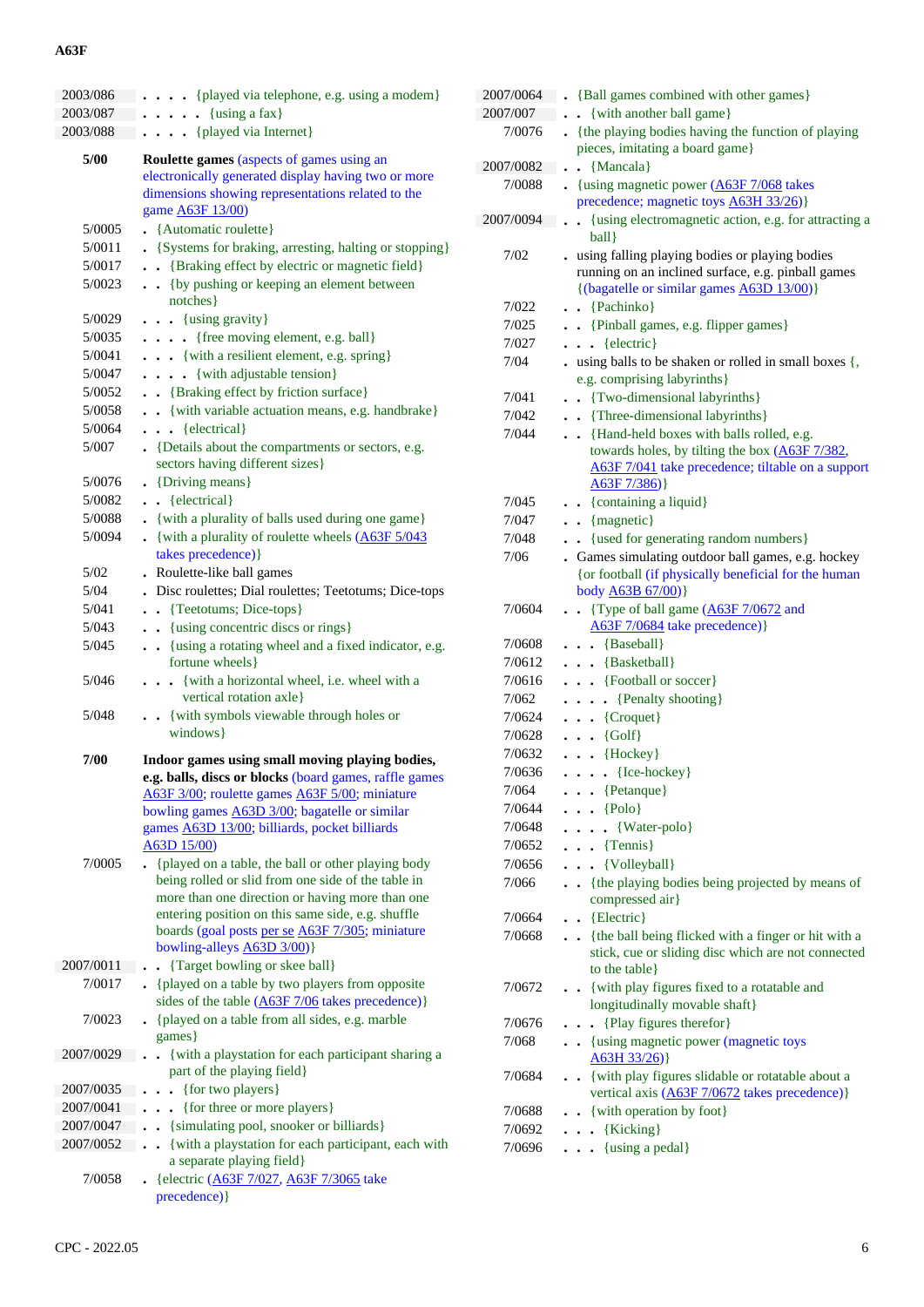| 7/07                  | . . in which the playing bodies contact, or<br>are supported by, the playing surface<br>continuously, e.g. using air-cushion support                                                                                                        |
|-----------------------|---------------------------------------------------------------------------------------------------------------------------------------------------------------------------------------------------------------------------------------------|
| 7/20                  | $({\underline{A63F 7/0604 - A63F 7/0696}}$ take precedence)}<br>in which the playing bodies are projected through<br>the air {(A63F 7/0604 - A63F 7/0696 take<br>precedence) }                                                              |
| 7/22                  | . Accessories; Details                                                                                                                                                                                                                      |
| 7/24                  | Devices controlled by the player to project or<br>roll-off the playing bodies (arrangement of such<br>devices in table alleys, miniature bowling-alleys<br>or bowling games A63D 3/02; in bagatelle or<br>billiards A63D 13/00, A63D 15/00) |
| 7/2409                | . . {Apparatus for projecting the balls}                                                                                                                                                                                                    |
| 7/2418                | {with two projecting mechanisms working<br>under different angles}                                                                                                                                                                          |
| 7/2427                | {with laterally movable, slidable projecting<br>mechanism}                                                                                                                                                                                  |
| 7/2436                | {Hand-held or connected to a finger, e.g.<br>$\cdot$<br>cues, clubs, sticks}                                                                                                                                                                |
| 2007/2445             | $\ldots$ {Stick-shaped}                                                                                                                                                                                                                     |
| 2007/2454             | $\ldots$ $\ldots$ {Club, stick}                                                                                                                                                                                                             |
| 2007/2463             | $\ldots$ $\{Cue\}$                                                                                                                                                                                                                          |
| 7/2472                | . {Projecting devices with actuating<br>mechanisms, e.g. triggers, not being<br>connected to the playfield}                                                                                                                                 |
| 7/2481                | {with a projection mechanism actuated by a<br>spring or other elastic member}                                                                                                                                                               |
| 7/249                 | {projecting the playing bodies through the<br>air, e.g. with a jump}                                                                                                                                                                        |
| 7/26                  | electric or magnetic                                                                                                                                                                                                                        |
| 7/265                 | {using a magnet for movement of the ball}                                                                                                                                                                                                   |
| 7/28                  | using gravity $\{$ , i.e. apparatus for rolling off the<br>ball, e.g. a slope, ramp or slant}                                                                                                                                               |
| 2007/282              | {Gutter-shaped}                                                                                                                                                                                                                             |
| 2007/284              | {with a plurality of gutters, e.g. parallel}<br>$\ddot{\phantom{0}}$                                                                                                                                                                        |
| 2007/286              | . . {Pipe-shaped}                                                                                                                                                                                                                           |
| 2007/288              | {with more ramps than two on opposite sides<br>of the playing field}                                                                                                                                                                        |
| 7/30                  | {Details of the playing surface, e.g.} obstacles;<br>{Goal posts;} Targets; Scoring or pocketing<br>devices; Playing-body-actuated sensors, e.g.<br>switches; Tilt indicators; {Means for detecting<br>misuse or errors }                   |
| 2007/3005             | {Obstacles, obstructions}                                                                                                                                                                                                                   |
| 2007/301              | {Exchangeable}                                                                                                                                                                                                                              |
| 2007/3015             | {The obstruction being a wall with apertures<br>allowing the ball to pass}                                                                                                                                                                  |
| 2007/302<br>2007/3025 | {Hidden parts or passages}                                                                                                                                                                                                                  |
|                       | {with means for indicating or regulating a start<br>position, e.g. foul line}                                                                                                                                                               |
| 2007/303              | {Parts of the playing surface being movable,<br>replaceable or removable (A63F 2007/301<br>takes precedence)}                                                                                                                               |
| 2007/3035             | {with movable playing surfaces rotatable<br>about a vertical axis}                                                                                                                                                                          |
| 2007/304              | {with movable playing surfaces supported<br>or driven by horizontal rollers, e.g. using<br>endless belts }                                                                                                                                  |
| 2007/3045             | {Removable parts for service access}                                                                                                                                                                                                        |
| 7/305                 | {Goal posts; Winning posts for rolling-balls}                                                                                                                                                                                               |
| 7/3055                | {with means for closing or opening a<br>hole, covering, blocking or uncovering,<br>unblocking a target}                                                                                                                                     |

| 7/306                  | $\bullet$ {with a score counter}                                                                                                                        |
|------------------------|---------------------------------------------------------------------------------------------------------------------------------------------------------|
| 7/3065                 | {Electric}                                                                                                                                              |
| 7/307                  | • {with a score counter}                                                                                                                                |
| 7/3075                 | • {imparting energy to the ball, e.g. bumper-<br>kickers, reprojectors}                                                                                 |
| 2007/308               | {Means for detecting misuse or errors, e.g.<br>giving audible or visible warning; Preventing                                                            |
|                        | misuse}                                                                                                                                                 |
| 2007/3085              | {Tilting}<br>$\ddot{\phantom{0}}$                                                                                                                       |
| 2007/309               | • {Preventing unauthorised use or vandalism}                                                                                                            |
| 2007/3095              | {Protective sleeve or cover}                                                                                                                            |
| 7/32                   | Apparatus for varying scoring values                                                                                                                    |
| 7/34                   | Other devices for handling the playing bodies,                                                                                                          |
|                        | e.g. bonus ball return means                                                                                                                            |
| 2007/341               | • {Ball collecting devices or dispensers}                                                                                                               |
| 2007/343               | {with a device for picking up the ball}                                                                                                                 |
| 2007/345               | • {Ball return mechanisms; Ball delivery}                                                                                                               |
| 2007/346               | {Gutter}<br>$\ddot{\phantom{a}}$                                                                                                                        |
| 2007/348               | {Anti-blocking devices for balls}                                                                                                                       |
| 7/36                   | • Constructional details not covered by groups<br>A63F 7/24 - A63F 7/34 {, i.e. constructional<br>details of rolling boards, rims or play tables}, e.g. |
|                        | frame, game boards, guide tracks                                                                                                                        |
| 7/3603                 | {Rolling boards with special surface, e.g. air<br>cushion boards}                                                                                       |
| 2007/3607              | $\bullet$ {with a flexible surface}                                                                                                                     |
| 2007/3611              | . {with a playing surface playable on both<br>sides }                                                                                                   |
| 2007/3614              | • {with details about roughness of playing<br>surface }                                                                                                 |
| 2007/3618              | . {covered or coated with a regular structure,<br>$e.g.$ a net}                                                                                         |
| 7/3622                 | {Specially shaped rolling boards for the balls,<br>e.g. ball tracks}                                                                                    |
| 2007/3625              | {Rolling board to be positioned on a table or<br>floor                                                                                                  |
| 2007/3629              | {with means for connecting the rolling board                                                                                                            |
| 2007/3633              | or parts to the floor or table, e.g. clamps}<br>{Rolling boards characterised by the shape of                                                           |
|                        | the playing surface}                                                                                                                                    |
| 2007/3637              | {Concave}                                                                                                                                               |
| 2007/364               | {Convex}                                                                                                                                                |
| 2007/3644<br>2007/3648 | {Roof-shaped}<br>{Rolling boards characterised by a non-                                                                                                |
|                        | horizontal playing surface}                                                                                                                             |
| 2007/3651              | {with adjustable angle}                                                                                                                                 |
| 2007/3655              | {Collapsible, foldable or rollable parts}                                                                                                               |
| 2007/3659              | {convertible into a suitcase}                                                                                                                           |
| 2007/3662              | {modular, e.g. with connections between<br>modules }                                                                                                    |
| 2007/3666              | {Rolling boards with a plurality of playing<br>surfaces, e.g. on different levels}                                                                      |
| 2007/367               | {Details of the rim}                                                                                                                                    |
| 2007/3674              | {Details of play tables, designed as a table}                                                                                                           |
| 2007/3677              | {with a cover remaining over the table<br>during playing}                                                                                               |
| 2007/3681              | {with a transparent dome}                                                                                                                               |
| 2007/3685              | {Details of legs}                                                                                                                                       |
| 2007/3688              | {adjustable}                                                                                                                                            |
| 2007/3692              | {collapsible}                                                                                                                                           |
| 2007/3696              | {removable}                                                                                                                                             |
|                        |                                                                                                                                                         |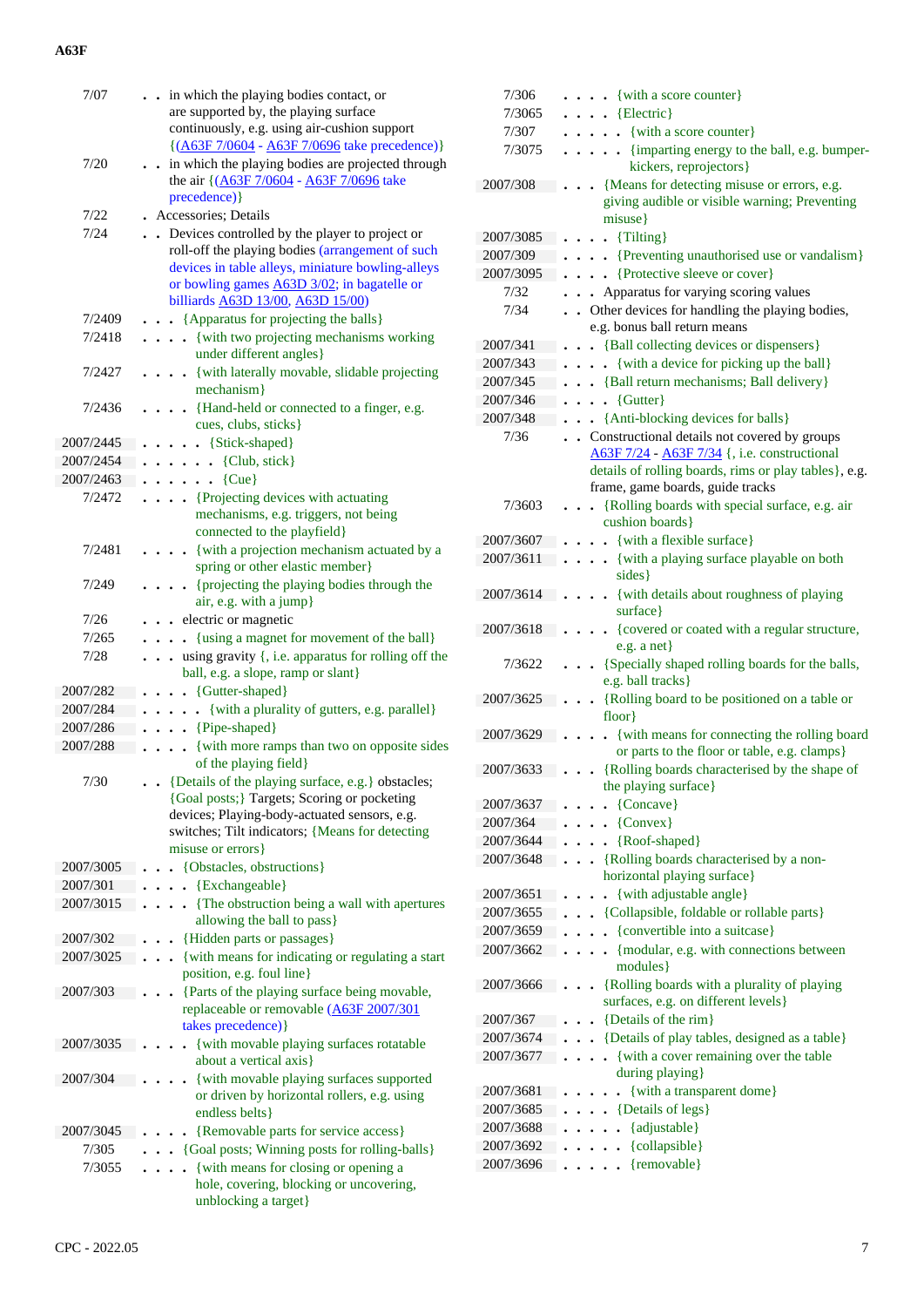| 7/38                   | Playing surfaces movable during play {, i.e.                                            |
|------------------------|-----------------------------------------------------------------------------------------|
|                        | games played on a non-stationary surface, e.g.                                          |
|                        | the ball intended to be in permanent motion                                             |
|                        | (balls to be shaken or rolled in small boxes                                            |
|                        | A63F 7/04; eccentric weights put into orbital                                           |
|                        | motion by nutating movement of the user                                                 |
|                        | A63B 21/0608                                                                            |
| 7/382                  | {held by the user, e.g. spinning hoops,                                                 |
|                        | whirling amusement devices, orbiting toys}                                              |
| 2007/384               | {held by two or more persons}                                                           |
| 7/386                  | {Rolling boards adapted to be rocked during<br>$\ddot{\phantom{0}}$                     |
|                        | play                                                                                    |
| 7/388                  | {Ball games with balls rolled on two<br>movable long sticks }                           |
| 7/40                   |                                                                                         |
|                        | Balls or other moving playing bodies, e.g.<br>pinballs or discs {used instead of balls} |
| 2007/4006              | {played with a plurality of identical balls}                                            |
| 2007/4012              | {with an excentric center of gravity}<br>$\ddot{\phantom{0}}$                           |
| 2007/4018              | {with balls of different dimensions}                                                    |
| 2007/4025              | • {with balls having different masses but the                                           |
|                        | $\bullet$<br>same dimension}                                                            |
| 2007/4031              | {with balls of different colours or other                                               |
|                        | visual characteristics}                                                                 |
| 2007/4037              | {with balls of two different colours}                                                   |
| 2007/4043              | {with balls of three or more different<br>$\overline{a}$                                |
|                        | colours }                                                                               |
| 2007/405               | {Magnetic}                                                                              |
| 2007/4056              | {with a permanent magnet}<br>$\cdot$                                                    |
| 2007/4062              | {with a non-magnetic ball material}<br>$\ddot{\phantom{0}}$                             |
| 2007/4068              | {Sliding play elements, e.g. discs or bodies<br>$\ddot{\phantom{0}}$                    |
|                        | with a low coefficient of friction}                                                     |
| 2007/4075              | {provided with a ball race or rollers}<br>$\ddot{\phantom{0}}$                          |
|                        |                                                                                         |
|                        |                                                                                         |
| 2007/4081<br>2007/4087 | {Ball with a hole sliding over a guide}                                                 |
| 2007/4093              | {Tethered balls}<br>• {supported on a tethering arm}                                    |
|                        |                                                                                         |
| 9/00                   | Games not otherwise provided for (aspects                                               |
|                        | of games using an electronically generated                                              |
|                        | display having two or more dimensions showing                                           |
|                        | representations related to the game A63F 13/00 {;                                       |
| 9/0001                 | miscellaneous sporting games <b>A63B 67/00</b> })                                       |
|                        | {Games specially adapted for handicapped, blind or<br>bed-ridden persons}               |
| 2009/0003              | {Games specially adapted for blind or partially                                         |
|                        | sighted people}                                                                         |
| 2009/0004              | {using BRAILLE}                                                                         |
| 2009/0006              | {Colour blind}                                                                          |
| 2009/0007              | {Games with therapeutic effects}                                                        |
| 2009/0009              | {with provisions for or for use by people lying in                                      |
|                        | bed }                                                                                   |
| 9/001                  | • {Games or toys connected to, or combined with,                                        |
|                        | other objects; Objects with a second use as a toy or                                    |
|                        | game }                                                                                  |
| 2009/0012              | {the other object being a container or part                                             |
|                        | thereof}                                                                                |
| 2009/0013              | • {Bottles (cups $\underline{A63F}$ 2009/0053)}                                         |
| 2009/0015              | {Closures, e.g. POGS, milk cap game, cap                                                |
|                        | disk game, flippo}                                                                      |
| 2009/0016              | {Labels}                                                                                |
| 2009/0018              | {with means for holding a pen or pencil}                                                |
| 2009/002               | {used as hanger or connected to a hanger;                                               |
|                        | Ornaments or jewellery}                                                                 |
| 2009/0021<br>2009/0023 | {Bracelets, worn on wrist}<br>. {with provisions for connecting to clothes}             |

| 2009/0024 | {with provisions for connecting to a belt}                   |
|-----------|--------------------------------------------------------------|
| 2009/0026 | {Headbands}                                                  |
| 2009/0027 | {Keyhangers}                                                 |
| 2009/0029 | {Necklaces}                                                  |
| 2009/003  | {Rings}                                                      |
| 2009/0032 | {with provisions for hanging on a wall}                      |
| 2009/0033 | {Display or decorative devices}                              |
| 2009/0035 | {on a pedestal or stand}                                     |
| 2009/0036 | {combined with a book or magazine}                           |
| 2009/0038 | • {Dictionaries of encyclopedia}                             |
|           |                                                              |
| 2009/0039 | {Instruction or exercise books; Guides}                      |
| 2009/0041 | $\bullet$ {in electronic form, e.g. video}                   |
| 2009/0043 | {Magazines or newspapers}                                    |
| 2009/0044 | $\bullet$ {Postcards}                                        |
| 2009/0046 | {with stamps}<br>$\ddot{\phantom{0}}$                        |
| 2009/0047 | {Beer mats or coasters; Placemats}                           |
| 2009/0049 | {Objects with a second use as toy or game}                   |
| 2009/005  | {Ashtrays}                                                   |
| 2009/0052 | {Bottle cap lifters}                                         |
| 2009/0053 | ${Cups}$<br>$\ddot{\phantom{0}}$                             |
| 2009/0055 | ${Bens}$<br>$\ddot{\phantom{0}}$                             |
| 2009/0056 | {Furniture, e.g. bed}<br>$\ddot{\phantom{0}}$                |
| 2009/0058 | {Drinking glasses}<br>$\ddot{\phantom{0}}$                   |
| 2009/0059 | $\bullet$ {Wallets}                                          |
|           |                                                              |
| 2009/0061 | $\bullet$ {Calendars}                                        |
| 2009/0063 | . . {Cigarette lighters}                                     |
| 2009/0064 | {Items relating to health or medical<br>$\ddot{\phantom{0}}$ |
|           | instruments }                                                |
| 2009/0066 | {Condoms}                                                    |
| 2009/0067 | {Paper clips}                                                |
| 2009/0069 | {Clothes pegs}                                               |
| 2009/007  | {Piggy banks}                                                |
| 2009/0072 | {Whistles}                                                   |
| 9/0073    | {Games for obtaining a particular arrangement                |
|           | of playing pieces in a plane or space (A63F 9/08             |
|           | takes precedence; ticktacktoe A63F 3/00094; three-           |
|           | dimensional chess-like games A63F 3/00214)}                  |
| 2009/0075 | • {Towers of Hanoi}                                          |
| 9/0076    | • {Games representing technical, industrial or               |
|           | scientific activities, e.g. oil exploration, space ship      |
|           | navigation games}                                            |
| 9/0078    | • {Labyrinth games (A63F 3/00097, A63F 7/04 take             |
|           | precedence) }                                                |
| 9/0079    | • {Games using compressed air, e.g. with air blowers,        |
|           | balloons, vacuum (A63F 7/066 and A63F 7/3603                 |
|           | take precedence) }                                           |
| 2009/0081 | {using suction or vacuum}                                    |
| 2009/0083 | {Games with balloons}                                        |
| 2009/0084 | {Bursting}                                                   |
| 2009/0086 | {using inflatable objects}                                   |
| 2009/0087 | {with means for producing an air current}                    |
| 2009/0089 |                                                              |
|           | {blown by mouth}                                             |
| 2009/009  | {pneumatic}                                                  |
| 2009/0092 | $\bullet$ {Air gun}                                          |
| 9/0093    | {Punchboards}                                                |
| 2009/0095 | - {the pegs to be inserted to different depths, e.g.         |
|           | by inserting invisible elements}                             |
| 9/0096    | . {Reaction time games (testing reaction time                |
|           | A61B 5/162; reaction time training A63B 69/0053;             |
|           | time registering, indicating or recording in                 |
|           | connection with sports or games G07C 1/22)}                  |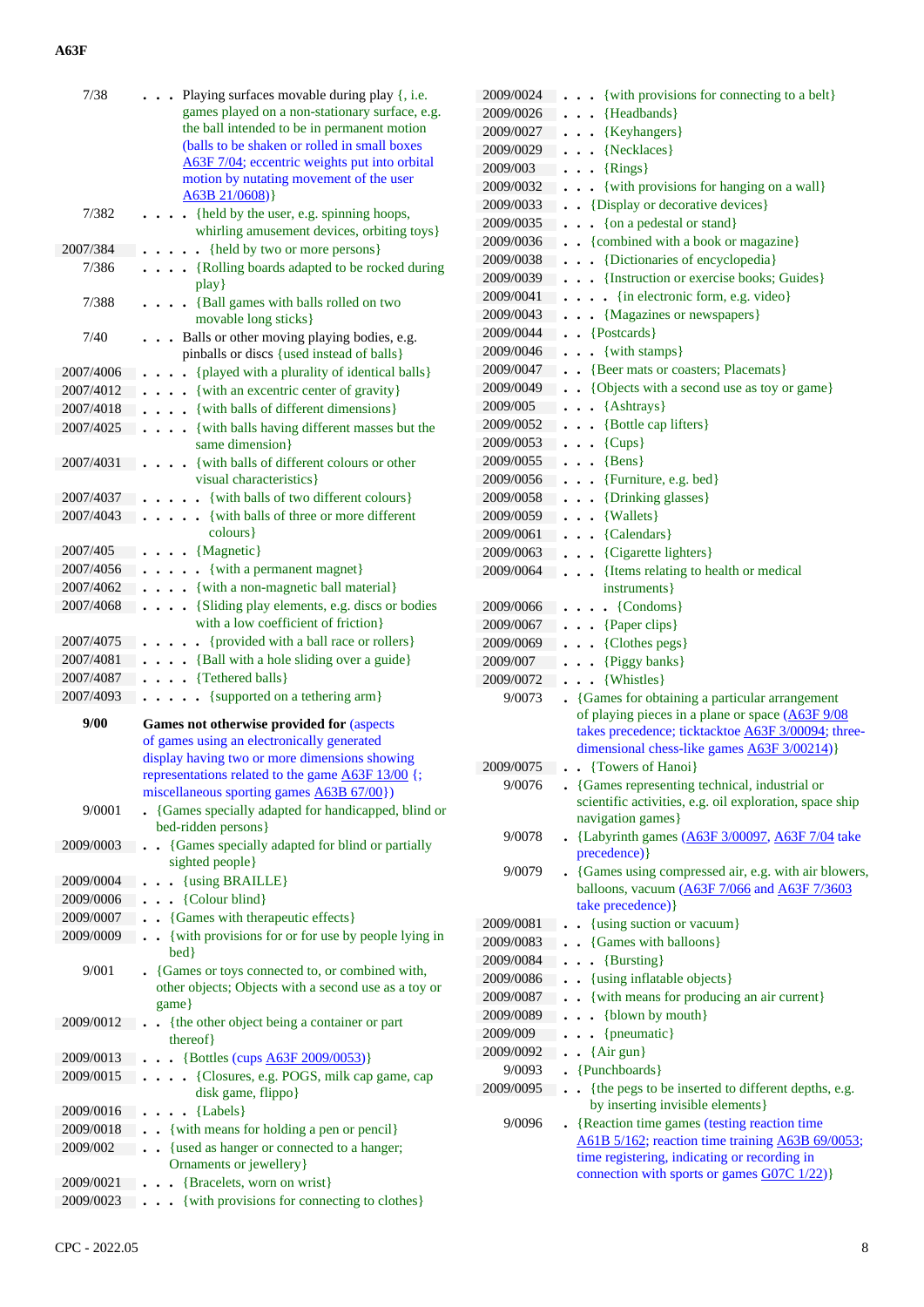| 9/0098                | $\bullet$ {Word or number games $(A63F3/0415,$                                                |
|-----------------------|-----------------------------------------------------------------------------------------------|
|                       | A63F 3/0421, A63F 3/0423 take precedence)}                                                    |
| 9/02                  | Shooting or hurling games (throwing-implements                                                |
|                       | for sports or recreational use <b>A63B 65/00</b> ; throwing                                   |
|                       | or projecting toys per se A63H 33/18; {gun                                                    |
|                       | simulators F41A 33/00, e.g. light- or radiation-                                              |
|                       | emitting guns F41A 33/02; practice apparatus for                                              |
|                       | gun-aiming <b>F41G</b> 3/26, e.g. using a light-emitting                                      |
|                       | device F41G 3/2616}; targets, target ranges, bullet                                           |
|                       | catchers <b>F41J</b> , {photo-electric hit-detector systems                                   |
|                       | F41J5/02)                                                                                     |
| 9/0204                | . Targets therefor (for ball games A63B 63/00)}                                               |
| 9/0208                | {the projectile being connectable to the target,                                              |
| 2009/0213             | e.g. using hook and loop-type fastener, hooks}<br>{the projectile, e.g. ring or quoits, to be |
|                       | $\ddots$<br>thrown on a hook or stick}                                                        |
| 2009/0217             | {using horseshoes}                                                                            |
| 2009/0221             | $\bullet$<br>$\ddot{\phantom{0}}$<br>{with penetrating spikes, e.g. as in darts}              |
| 2009/0226             | {the spikes being on the target}                                                              |
| 2009/023              | $\ddot{\phantom{0}}$<br>$\bullet$<br>$\cdots$ {with suction cups}                             |
| 2009/0234             | {the suction cups being on the target}                                                        |
| 2009/0239             | $\ddot{\phantom{0}}$<br>$\ddot{\phantom{0}}$<br>. {using hook and loop-type fastener}         |
| 9/0243                | {Movable targets}                                                                             |
| 9/0247                | $\ddot{\phantom{0}}$                                                                          |
| 9/0252                | • {Bombing or dropping games}<br>• {Shooting devices therefor}                                |
|                       |                                                                                               |
| 2009/0256<br>2009/026 | • {with adjustable angle of evaluation}<br>{by varying the point of impact}                   |
| 2009/0265             |                                                                                               |
| 2009/0269             | . {using resilient elements}<br>. . {Bow and arrows}                                          |
| 2009/0273             |                                                                                               |
| 9/0278                | {Catapults}<br>$\ddot{\phantom{0}}$                                                           |
|                       | • {Projectiles $(A63F 9/0208, A63F 9/0247$ and<br>A63F 9/0252 take precedence) }              |
| 2009/0282             | . . {with shapes other than balls}                                                            |
| 2009/0286             | $\cdots$ {Discs}                                                                              |
| 9/0291                | . . {with a simulated projectile, e.g. an image on a                                          |
|                       | screen }                                                                                      |
| 2009/0295             | {Tiddley winks type games}<br>$\ddot{\phantom{0}}$                                            |
| 9/04                  | Dice (dice tops $\underline{A63F 5/04}$ {D}); Dice-boxes;                                     |
|                       | Mechanical dice-throwing devices {(casino or                                                  |
|                       | betting games played on boards A63F 3/00157)}                                                 |
| 9/0402                | {Rolling boards}                                                                              |
| 2009/0404             | {without a barrier, e.g. with limit lines drawn                                               |
|                       | on the board                                                                                  |
| 9/0406                | {Dice-throwing devices, e.g. dice cups}                                                       |
| 2009/0408             | {with a dice projecting device}                                                               |
| 2009/0411             | {Dice cups}                                                                                   |
| 9/0413                | {Cuboid dice}                                                                                 |
| 9/0415                | {Details of dice, e.g. non-cuboid dice}                                                       |
| 2009/0417             | {Two-sided dice, e.g. coins}                                                                  |
| 2009/042              | {three-sided}<br>$\ddot{\phantom{0}}$<br>$\ddot{\phantom{0}}$                                 |
| 2009/0422             | {four-sided}<br>$\ddot{\phantom{0}}$<br>$\ddot{\phantom{0}}$                                  |
| 2009/0424             | {five-sided}<br>$\ddot{\phantom{0}}$<br>$\ddot{\phantom{0}}$                                  |
| 2009/0426             | {six-sided non-cuboid}<br>$\ddot{\phantom{0}}$<br>$\ddot{\phantom{0}}$                        |
| 2009/0428             | {seven-sided}                                                                                 |
| 2009/0431             | {eight-sided}                                                                                 |
| 2009/0433             | {nine-sided}                                                                                  |
| 2009/0435             | {ten-sided}                                                                                   |
| 2009/0437             | {twelve-sided}<br>$\ddot{\phantom{0}}$                                                        |
| 2009/044              | {fourteen-sided}                                                                              |
| 2009/0442             | {sixteen-sided}                                                                               |
| 2009/0444             | {eighteen-sided}                                                                              |
| 2009/0446             | {twenty-sided}                                                                                |
| 2009/0448             | {twenty-four-sided}                                                                           |

| 2009/0451              | {twenty-six-sided}<br>$\bullet$                                                                       |
|------------------------|-------------------------------------------------------------------------------------------------------|
| 2009/0453              | {thirty-sided}<br>$\bullet$                                                                           |
| 2009/0455              | {thirty-two-sided}                                                                                    |
| 2009/0457              | {fourty-two-sided}                                                                                    |
| 2009/0459              | {fourty-nine-sided}                                                                                   |
| 2009/0462              | {fifty-sided}                                                                                         |
| 2009/0464              | {irregular}                                                                                           |
| 2009/0466              | {spherical}<br>$\ddot{\phantom{a}}$                                                                   |
| 9/0468                 | • {Electronic dice; electronic dice simulators}                                                       |
| 2009/0471              | • {Dice with different colours}                                                                       |
| 2009/0473              | • {on different faces of a dice}                                                                      |
| 2009/0475              | • {with two or more colours}                                                                          |
| 2009/0477              | . { with groups of dice having different colours}                                                     |
| 2009/0479              | . {with three or more groups}                                                                         |
| 2009/0482              | • {provided with instructions for playing dice                                                        |
|                        | games}                                                                                                |
| 2009/0484              | {Dice with pictures or figures}<br>$\ddot{\phantom{a}}$                                               |
| 2009/0486              | {Dice with symbols, e.g. indicating a direction for<br>$\ddot{\phantom{a}}$                           |
| 2009/0488              | moving a playing piece}                                                                               |
| 2009/0491              | {with letters or words}<br>$\ddot{\phantom{0}}$<br>• {Customisable dice, e.g. with interchangeable or |
|                        | replaceable inserts}                                                                                  |
| 2009/0493              | {Dice with other dice inside}                                                                         |
| 9/0495                 | {Dice-boxes or similar storing means}                                                                 |
| 2009/0497              | {Manufacturing of dice}                                                                               |
| 9/06                   | Patience; Other games for self-amusement                                                              |
| 9/0601                 | {for animals}<br>$\mathbf{r}$                                                                         |
| 9/0602                 | . . {Solitary games adapted for a single player}                                                      |
| 9/0604                 | {based on the use of colours}                                                                         |
| 2009/0605              | . {referring to colour theory}                                                                        |
| 2009/0606              | {Complementary colours}                                                                               |
| 2009/0608              | {Mixing colours}<br>$\cdot$                                                                           |
| 2009/0609              | {using wavelengths of invisible light}<br>$\ddot{\phantom{0}}$                                        |
| 9/0611                 | . . {Solitary games adapted for multiple players}                                                     |
| 9/0612                 | {Electronic puzzles}<br>$\ddot{\phantom{0}}$                                                          |
| 9/0613                 | {Puzzles or games based on the use of optical<br>$\cdot$                                              |
|                        | filters or elements, e.g. coloured filters, polaroid<br>filters, transparent sheets with opaque parts |
|                        | (optical, colour or shadow toys A63H 33/22)}                                                          |
| 2009/0615              | {transparent}                                                                                         |
| 2009/0616              |                                                                                                       |
|                        |                                                                                                       |
| 2009/0618              | . {with colours}                                                                                      |
|                        | • {used for masking, e.g. for making objects<br>with the same colour invisible}                       |
| 2009/0619              | {with an opaque part}                                                                                 |
| 2009/062               | {overlapping}<br>$\ddot{\phantom{0}}$                                                                 |
| 2009/0622              | {Sighting device}<br>$\ddot{\phantom{0}}$                                                             |
| 2009/0623              | {with mirrors}<br>$\ddot{\phantom{0}}$                                                                |
| 2009/0625              | {using total internal reflection, e.g. in a<br>$\ddot{\phantom{a}}$                                   |
|                        | prism}                                                                                                |
| 2009/0626              | {Periscope}<br>$\ddot{\phantom{0}}$                                                                   |
| 2009/0627              | {partially transparent}                                                                               |
| 2009/0629              | {with lenses or other refractive optical                                                              |
|                        | elements }                                                                                            |
| 2009/063               | {Optical elements other than lenses used for                                                          |
|                        | producing refraction, e.g. prisms}                                                                    |
| 2009/0631<br>2009/0633 | • {Binoculars}<br>. {Fresnel lenses}                                                                  |
| 2009/0634              | • {Magnifying glasses}                                                                                |
| 2009/0636              | {Telescopes}                                                                                          |
| 2009/0637              | {Optical fibres}                                                                                      |
| 2009/0638              | {Polaroid filters}                                                                                    |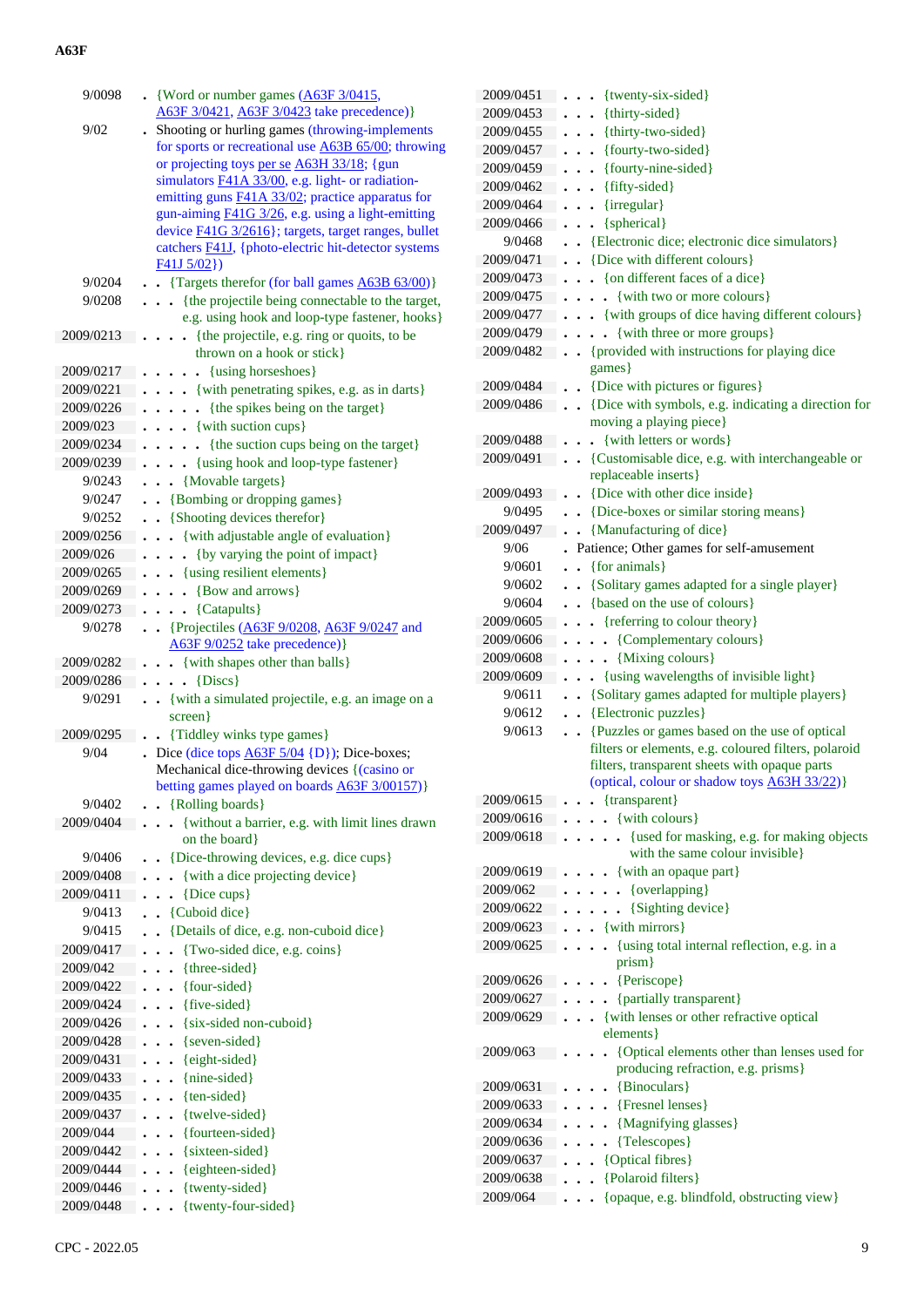| 9/0641    | {using a marker or means for drawing, e.g. pen,                                          | 9/0823    |   | . {having overlapping circles with                                                     |
|-----------|------------------------------------------------------------------------------------------|-----------|---|----------------------------------------------------------------------------------------|
|           | pencil, chalk}                                                                           |           |   | interchangeable elements}                                                              |
| 2009/0643 | $\ldots$ {erasable}                                                                      | 9/0826    | . | {Three-dimensional puzzles with slidable or                                            |
| 2009/0644 | {Blackboard or slate}                                                                    |           |   | rotatable elements or groups of elements, the                                          |
| 2009/0645 | $\ldots$ (for erasing a felt pen)                                                        |           |   | main configuration remaining unchanged,                                                |
| 2009/0647 | $\ldots$ {using wet or damp cloth or a sponge}                                           |           |   | e.g. Rubik's cube (elements rotatable about                                            |
| 2009/0648 | $\ldots$ {using a rubber}                                                                |           |   | just one axis, e.g. discs stacked as a cylinder                                        |
| 2009/065  | $\ldots$ {using a sliding mechanism}                                                     | 9/083     |   | A63F 9/0811)<br>. {with vacant positions or gap migration}                             |
| 2009/0651 | $\cdot \cdot \cdot$ {with means for copying}                                             | 9/0834    |   | . {comprising only two layers, e.g. with eight                                         |
| 2009/0652 | $\ldots$ {using carbon paper}                                                            |           |   | elements }                                                                             |
| 2009/0654 | $\ldots$ {Decalcomania}                                                                  | 9/0838    | . | {with an element, e.g. invisible core, staying                                         |
| 2009/0655 | {Copying from a relief surface, e.g. coin}                                               |           |   | permanently in a central position having the                                           |
| 2009/0656 | $\cdots$ {using a stamp}                                                                 |           |   | function of central retaining spider and with                                          |
| 2009/0658 | $\ldots$ {Marking a point}                                                               |           |   | groups of elements rotatable about at least                                            |
| 2009/0659 | $\cdots$ {Drawing a line}                                                                |           |   | three axes intersecting in one point}                                                  |
| 2009/0661 | $\ldots$ {Making a drawing}                                                              | 9/0842    |   | {each group consisting of again a central                                              |
| 2009/0662 | . {Making a painting}                                                                    |           |   | element and a plurality of additional                                                  |
| 2009/0663 | $\ldots$ {using a template}                                                              |           |   | elements rotatable about three orthogonal                                              |
| 2009/0665 | {using a plurality of markers, e.g. different                                            |           |   | axes at both ends, the additional elements                                             |
|           | colours}                                                                                 |           |   | being rotatable about at least two axes, e.g.                                          |
| 9/0666    | . {matching elementary shapes to corresponding                                           |           |   | Rubik's cube}                                                                          |
|           | $holes$ }                                                                                | 2009/0846 |   | {characterised by the shape of the puzzle}                                             |
| 2009/0668 | {the shapes falling or being pushed through the                                          | 2009/0849 |   | $\ldots$ . $\{Dodecaedrons\}$                                                          |
|           | holes }                                                                                  | 2009/0853 |   | $\ldots$ {Icosaedrons}                                                                 |
| 9/0669    | . Tesselation}                                                                           | 9/0857    |   | . {with elements slidably connected to a                                               |
| 2009/067  | {using a particular shape of tile}                                                       |           |   | visible central body, e.g. beads in grooves}                                           |
| 2009/0672 | . {arrow-shaped, V-shaped}                                                               | 9/0861    | . | {with elements slidably connected to                                                   |
| 2009/0673 | $\ldots$ (circular)                                                                      |           |   | neighbouring elements, e.g. with hollow                                                |
| 2009/0675 | $\ldots$ $\ldots$ {Segments}                                                             |           |   | interior}                                                                              |
| 2009/0676 | $\ldots$ . $\{Sectors\}$                                                                 | 9/0865    | . | {with a plurality of single elements rotatably                                         |
| 2009/0677 | $\ldots$ $\ldots$ {Part of a circle other than segment or                                |           |   | connected to a central body which are<br>characterised only by design, e.g. shape, use |
|           | sector, arcuate}                                                                         |           |   | of colours or symbols}                                                                 |
| 2009/0679 | $\ldots$ (elliptical, oval)                                                              | 9/0869    | . | {with groups of elements rotating about at                                             |
| 2009/068  | $\cdots$ {hexagonal}                                                                     |           |   | least three axes not intersecting in one point,                                        |
| 2009/0681 | $\cdots$ (pentagonal)                                                                    |           |   | e.g. toroidal shapes}                                                                  |
| 2009/0683 | $\cdots$ (quadrangular)                                                                  | 9/0873    | . | {a sphere rotatable with respect to an inner                                           |
| 2009/0684 | $\cdots$ $\cdots$ {Parallelogram}                                                        |           |   | sphere }                                                                               |
| 2009/0686 | $\ldots$ {Rhombus}                                                                       | 9/0876    |   | {Bent wire or cord puzzles}                                                            |
| 2009/0687 | $\cdots$ $\cdots$ {Rectangle}                                                            | 9/088     |   | . {Puzzles with elements that are connected by                                         |
| 2009/0688 | $\ldots$ {Square}                                                                        |           |   | straps, strings or hinges, e.g. Rubik's Magic}                                         |
| 2009/069  | $\cdots$ $\cdots$ {Trapezium}                                                            | 2009/0884 |   | {with means for immobilising or stabilising a                                          |
| 2009/0691 | $\ldots$ $\{Kite\}$                                                                      |           |   | configuration, e.g. the solution}                                                      |
| 2009/0693 | $\cdots$ (star-shaped)                                                                   | 2009/0888 |   | $\cdots$ (using detents)                                                               |
| 2009/0694 | $\ldots$ {triangular}                                                                    | 2009/0892 |   | . {with an extra element for the final vacant                                          |
| 2009/0695 | {using different types of tiles}                                                         |           |   | space }                                                                                |
| 2009/0697 | $\ldots$ (of polygonal shapes)                                                           | 2009/0896 |   | . {Moebius ring}                                                                       |
| 2009/0698 | $\ldots$ $\{$ all rectilinear $\}$                                                       | 9/10      |   | . Two-dimensional jig-saw puzzles                                                      |
| 9/08      | . Puzzles provided with elements movable in                                              | 2009/1005 |   | . {with images on both sides}                                                          |
|           | relation, {i.e. movably connected}, to each other                                        | 9/1011    |   | {Composition of faces, i.e. visages, using                                             |
| 9/0803    | . {Two-dimensional puzzles with slideable or                                             |           |   | individual pieces representing parts thereof}                                          |
|           | rotatable elements or groups of elements, the                                            | 2009/1016 |   | {the pieces having additional connections, i.e.                                        |
|           | main configuration remaining unchanged}                                                  |           |   | in addition to the connection by the jig-saw                                           |
| 9/0807    | . {requiring vacant positions or gap migration,<br>e.g. two-dimensional sliding puzzles} |           |   | shapes }                                                                               |
| 9/0811    | {with rotatable concentric rings or discs                                                | 2009/1022 |   | $\ldots$ (to the display board)                                                        |
|           | $(A63F 9/083$ takes precedence)}                                                         | 2009/1027 |   | $\ldots$ . {adhesive}                                                                  |
| 2009/0815 | . {with rotary, stacked elements, e.g.                                                   | 2009/1033 |   | $\cdots$ $\cdots$ {magnetic}                                                           |
|           | elements with a puzzle image on a curved                                                 | 2009/1038 |   | . { with hook and loop-type fastener}                                                  |
|           | or cylindrical outer surface}                                                            | 9/1044    |   | . {Display boards therefor}                                                            |
| 9/0819    | {with rotatable non-concentric discs, e.g.<br>.                                          | 2009/105  |   | { with provisions for storing and transporting                                         |
|           | gear games                                                                               |           |   | an interrupted game}                                                                   |
|           |                                                                                          | 2009/1055 | . | {resiliently sandwiched}                                                               |
|           |                                                                                          | 2009/1061 |   | . {with electric features, e.g. light, wires}                                          |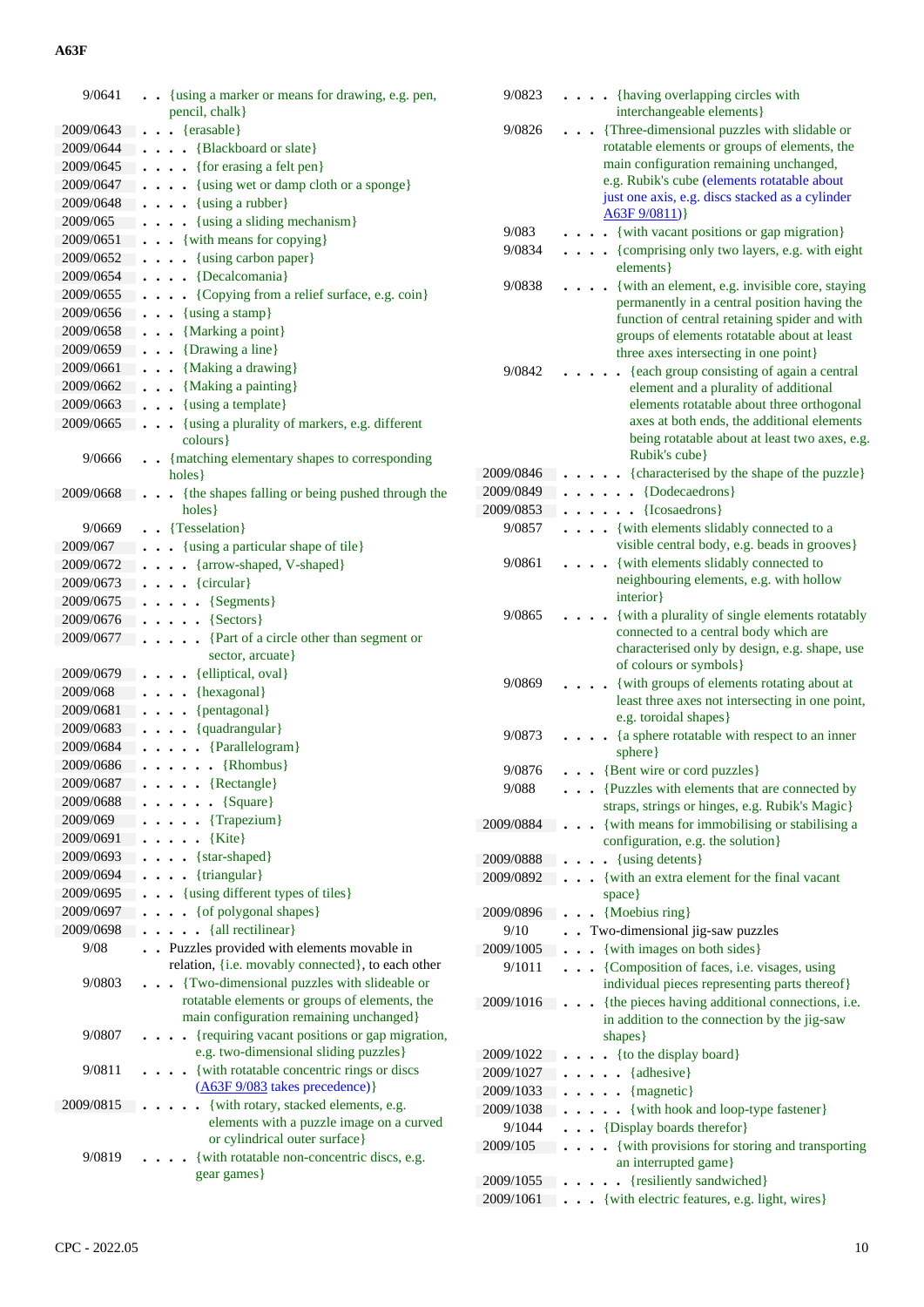| 2009/1066             | • {completing a circuit if solved correctly}                           |
|-----------------------|------------------------------------------------------------------------|
| 2009/1072             | {Manufacturing}<br>$\ddot{\phantom{a}}$                                |
| 2009/1077             | {with a surface having a relief structure}                             |
| 2009/1083             | {having plural layers on top of each other}                            |
| 2009/1088             | {two layers}<br>$\ddot{\phantom{0}}$                                   |
| 2009/1094             | {non-planar}<br>$\ddot{\phantom{0}}$                                   |
| 9/12                  | . Three-dimensional jig-saw puzzles                                    |
| 9/1204                | {Puzzles consisting of non-interlocking<br>$\ddot{\phantom{a}}$        |
|                       | identical blocks, e.g. children's block puzzles}                       |
| 9/1208                | {Connections between puzzle elements}<br>$\ddot{\phantom{0}}$          |
| 2009/1212             | {magnetic connections}<br>$\ddot{\phantom{0}}$<br>$\ddot{\phantom{0}}$ |
| 2009/1216             | {using locking or binding pins}<br>$\ddot{\phantom{0}}$                |
| 2009/122              | {connecting only two neighbouring<br>$\ddot{\phantom{0}}$              |
|                       | elements }                                                             |
| 2009/1224             | - {using two or more types of connections}                             |
| 2009/1228             | • {slidable connections}                                               |
| 2009/1232             | {Dove tails}                                                           |
| 2009/1236             | {with a final configuration thereof, i.e. the                          |
|                       | solution, being packed in a box or container}                          |
| 2009/124              | {with a final configuration being a sphere}                            |
| 2009/1244             | {with foldable pieces, e.g. pieces having folds                        |
|                       | or hinges}                                                             |
| 2009/1248             | {with a final configuration representing a house                       |
|                       | or other building }                                                    |
| 9/1252                | {using pegs, pins, rods or dowels as puzzle                            |
|                       | elements }                                                             |
| 2009/1256<br>2009/126 | . {using a plurality of pegs}<br>{Configuration or arrangement of the  |
|                       | pegs}                                                                  |
| 2009/1264             | {all pegs being parallel}                                              |
| 2009/1268             | {the pegs forming angles with each<br>$\ddot{\phantom{0}}$             |
|                       | other, e.g. right angles in three                                      |
|                       | dimensions }                                                           |
| 2009/1272             | {the pegs forming angles other than                                    |
|                       | right angles in three dimensions}                                      |
| 2009/1276             | {characterised by different lengths}                                   |
| 2009/128              | {with notches}                                                         |
| 2009/1284             | {with screw elements, e.g. nuts}                                       |
| 9/1288                | {Sculpture puzzles}                                                    |
| 2009/1292             | • {formed by stackable elements}                                       |
| 2009/1296             | • {Manufacturing of three-dimensional puzzle                           |
|                       | elements }                                                             |
| 9/14                  | . Racing games, traffic games, or obstacle games                       |
|                       | characterised by figures moved by action of the                        |
|                       | players ({racing} games using dice A63F 3/00)                          |
| 9/143                 | {electric}<br>$\ddot{\phantom{a}}$                                     |
| 2009/146              | {Features of the horse or jockey, e.g. moving                          |
| 9/16                  | legs)<br>Spinning-top games                                            |
| 2009/165              | {Use of spinning tops as random generators}                            |
| 9/18                  | Question-and-answer games                                              |
| 9/181                 | {Fortune-telling games}                                                |
| 9/183                 | $\bullet$ {electric}                                                   |
| 2009/185              | {Closing an electric circuit when the answer is<br>$\mathbf{r}$        |
|                       | correct}                                                               |
| 2009/186              | {Guessing games}                                                       |
| 2009/188              | {Details of questions, e.g. with increasing level of                   |
|                       | difficulty }                                                           |
| 9/20                  | Dominoes or like games; Mah-Jongg games                                |
| 2009/205              | {Mah-jongg games}                                                      |
|                       |                                                                        |

| 9/24      | {Electric games;} Games using electronic                                       |
|-----------|--------------------------------------------------------------------------------|
|           | circuits not otherwise provided for {(video games                              |
|           | A63F 13/00; computerized gaming systems<br>G07F17/32)                          |
|           |                                                                                |
| 2009/2401 | {Detail of input, input devices}                                               |
| 2009/2402 | • {Input by manual operation}                                                  |
| 2009/2404 | {Keyboard}<br>$\ddot{\phantom{0}}$<br>$\ddot{\phantom{0}}$                     |
| 2009/2405 | {using more than one keyboard}<br>$\ddot{\phantom{0}}$<br>$\ddot{\phantom{0}}$ |
| 2009/2407 | • {Joystick}<br>$\ddot{\phantom{0}}$                                           |
| 2009/2408 | • {Touch-sensitive buttons}                                                    |
| 2009/241  | {Touch screen}<br>$\ddot{\phantom{0}}$                                         |
| 2009/2411 | {Input form cards, tapes, discs}<br>$\ddotsc$                                  |
| 2009/2413 | {Magnetic}<br>$\ddot{\phantom{0}}$<br>$\ddot{\phantom{0}}$                     |
| 2009/2414 | $\text{Cards}$<br>$\ddot{\phantom{0}}$                                         |
| 2009/2416 | {Diskettes}                                                                    |
| 2009/2417 | {Tapes or cassettes, e.g. audio or video}<br>cassettes }                       |
| 2009/2419 | $\cdots$ {Optical}                                                             |
| 2009/242  | $\bullet$ {Bar codes}                                                          |
| 2009/2422 | . {Cards with holes}                                                           |
| 2009/2423 | $\ldots$ {Discs, e.g. CD or DVD}                                               |
| 2009/2425 | {Scanners, e.g. for scanning regular<br>$\ddot{\phantom{0}}$                   |
|           | characters }                                                                   |
| 2009/2426 | {Mechanical}<br>$\ddot{\phantom{0}}$                                           |
| 2009/2427 | $\bullet$ {Punch cards}                                                        |
| 2009/2429 | {IC card, chip card, smart card}<br>$\ddot{\phantom{0}}$                       |
| 2009/243  | • {with other kinds of input}                                                  |
| 2009/2432 | {actuated by a sound, e.g. using a<br>$\bullet$                                |
|           | microphone }                                                                   |
| 2009/2433 | {Voice-actuated}                                                               |
| 2009/2435 | . {using a video camera}                                                       |
| 2009/2436 | {Characteristics of the input}                                                 |
| 2009/2438 | {Multiple input devices}                                                       |
| 2009/2439 | {the input being a code, e.g. ID}                                              |
| 2009/2441 | $\textbf{.} \{ \text{Pin code} \}$                                             |
| 2009/2442 | • {Sensors or detectors}<br>$\ddot{\phantom{0}}$                               |
| 2009/2444 | • {Light detector}                                                             |
| 2009/2445 | • {detecting reflected light}<br>$\cdots$<br>$\ddot{\phantom{0}}$              |
| 2009/2447 | $\ldots$ (Motion detector)                                                     |
| 2009/2448 | . . {Output devices}                                                           |
| 2009/245  | {visual}                                                                       |
| 2009/2451 | • {using illumination, e.g. with lamps}<br>$\ddot{\phantom{0}}$                |
| 2009/2452 | $\bullet \bullet \{ \text{as a signal} \}$<br>$\ddot{\phantom{a}}$             |
| 2009/2454 | .<br>{with LED}                                                                |
| 2009/2455 | $\cdots$ {Printers}                                                            |
| 2009/2457 | {Display screens, e.g. monitors, video                                         |
|           | displays}                                                                      |
| 2009/2458 | ${LCD's}$<br>$\ddot{\phantom{0}}$                                              |
| 2009/246  | {Computer generated or synthesized<br>$\bullet$<br>image}                      |
| 2009/2461 | {Projection of a two-dimensional real image}                                   |
| 2009/2463 | {on a screen, e.g. using a video projector}                                    |
| 2009/2464 | {on a translucent screen, e.g. frosted glass}                                  |
| 2009/2466 | { $of a film$ }                                                                |
| 2009/2467 | {of a slide}<br>$\overline{a}$                                                 |
| 2009/2469 | {of a contour (shadow shows<br>$\ddot{\phantom{0}}$                            |
|           | A63J 2019/003)                                                                 |
| 2009/247  | {audible, e.g. using a loudspeaker}                                            |
| 2009/2472 | • {Buzzer, beep or electric bell}                                              |
| 2009/2473 | {Devices for imitating a running engine}                                       |
| 2009/2475 | {Headphones}                                                                   |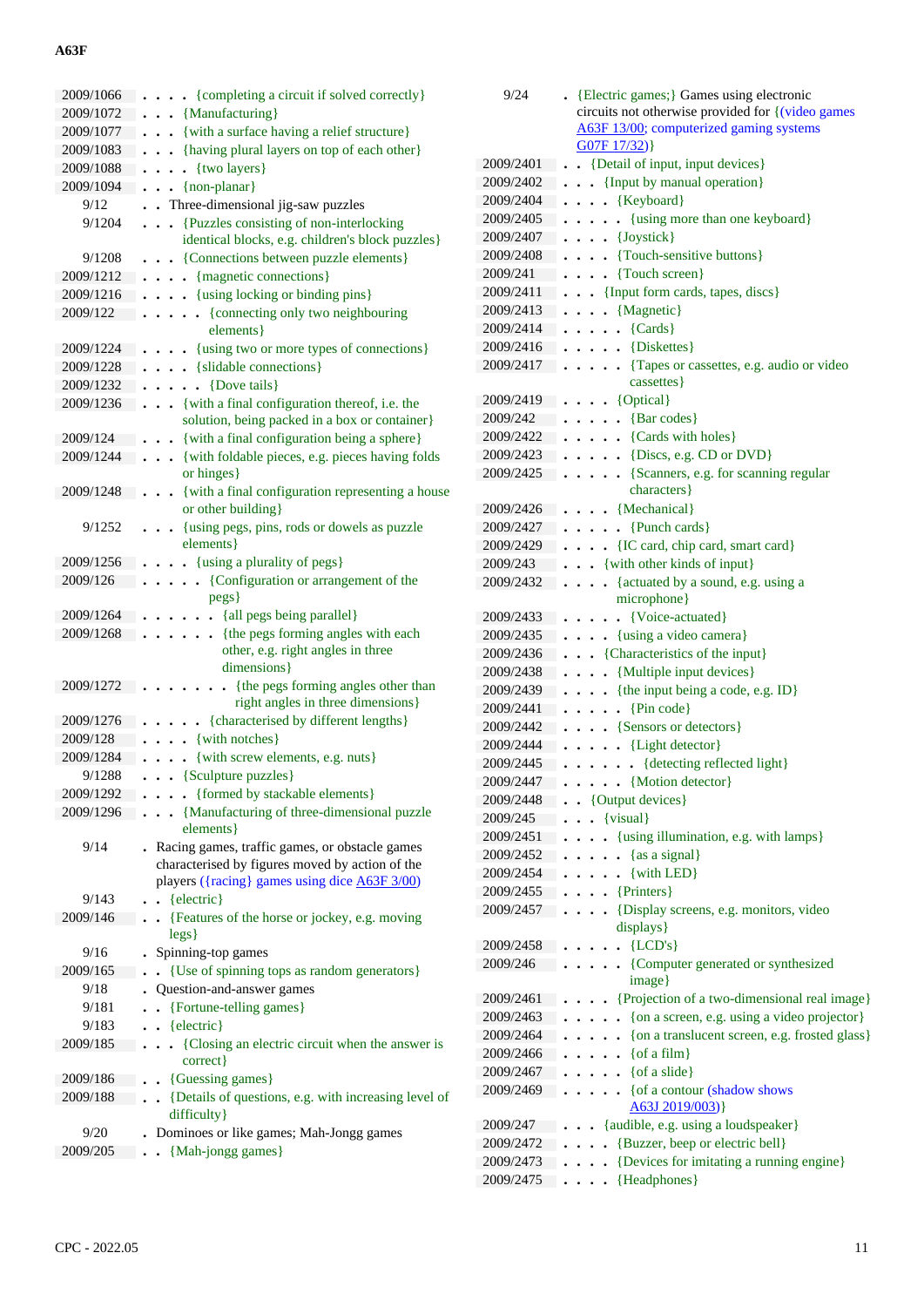| 2009/2476 | {Speech or voice synthesisers, e.g. using a                                                            |
|-----------|--------------------------------------------------------------------------------------------------------|
|           | speech chip}                                                                                           |
| 2009/2477 | {Tone generators, oscillators}<br>$\ddot{\phantom{0}}$                                                 |
| 2009/2479 | . {Other kinds of output}                                                                              |
| 2009/248  | {Magnetic}<br>$\ddot{\phantom{a}}$<br>$\ddot{\phantom{0}}$                                             |
| 2009/2482 | $\cdots$ {Electromotor}                                                                                |
| 2009/2483 | . {Other characteristics}                                                                              |
| 2009/2485 | . {using a general-purpose personal computer}                                                          |
| 2009/2486 | {the computer being an accessory to a board<br>$\cdots$                                                |
|           | game                                                                                                   |
| 2009/2488 | $\ldots$ {Remotely playable}                                                                           |
| 2009/2489 | {by radio transmitters, e.g. using RFID}<br>$\ddot{\phantom{0}}$                                       |
| 2009/2491 | . . {with a detachable memory}                                                                         |
| 2009/2492 | $\cdots$ {Power supply}                                                                                |
| 2009/2494 | $\ldots$ {Battery, e.g. dry cell}                                                                      |
| 2009/2495 | {using connection to car battery}                                                                      |
| 2009/2497 | {Solar cells}<br>$\ddotsc$                                                                             |
| 2009/2498 | {Moving conductor along conductive track<br>$\ddotsc$                                                  |
|           | without making contact}                                                                                |
| 9/26      | . Balancing games, i.e. bringing elements into or out                                                  |
|           | of balance                                                                                             |
| 9/28      | . Chain-reaction games with toppling pieces;                                                           |
|           | Dispensers or positioning devices therefor                                                             |
| 9/30      | . Capturing games for grabbing or trapping objects,                                                    |
|           | e.g. fishing games                                                                                     |
| 9/305     | . . {Fishing games (with magnetic pieces                                                               |
|           | A63F9/34)                                                                                              |
| 9/32      | . Games with a collection of long sticks, e.g. mikado                                                  |
|           | (A63F 9/30 takes precedence)                                                                           |
| 9/34      | . Games using magnetically moved or magnetically                                                       |
|           | held pieces, not provided for in other subgroups of                                                    |
|           |                                                                                                        |
|           | group <b>A63F 9/00</b>                                                                                 |
| 2009/345  | {Electromagnetically}                                                                                  |
| 11/00     |                                                                                                        |
|           | Game accessories of general use {, e.g. score<br>counters, boxes}                                      |
|           |                                                                                                        |
|           | <b>NOTE</b>                                                                                            |
|           | Game accessories specially adapted for a particular                                                    |
|           | type of game are classified in one of the groups                                                       |
|           | A63F 1/00 - A63F 9/00 covering the particular                                                          |
|           | game                                                                                                   |
| 11/0002   |                                                                                                        |
|           | {Dispensing or collecting devices for tokens or<br>chips (dispensers for game pieces in chain reaction |
|           | games <b>A63F 9/28</b> ; coin freed apparatus for games                                                |
|           | G07F 17/32) }                                                                                          |
| 2011/0004 | ${Bags}$                                                                                               |
| 2011/0006 | {adapted for chips}                                                                                    |
| 2011/0009 | $\{Jars\}$                                                                                             |
| 11/0011   | . {Chance selectors $(A63F7/048, A63F9/04)$ take                                                       |
|           | precedence) }                                                                                          |
| 2011/0013 | {Pendulums}                                                                                            |
| 2011/0016 | $\bullet$ {Spinners}                                                                                   |
| 2011/0018 | {integrated in the game board}                                                                         |
| 2011/002  | {with two pointers}<br>$\ddot{\phantom{0}}$                                                            |
| 2011/0023 | {indicating a direction, e.g. wind direction}                                                          |
| 11/0025   | $\{Tools\}$                                                                                            |
| 2011/0027 | {Spanners}<br>$\ddot{\phantom{0}}$                                                                     |
| 2011/003  | {Screwdrivers}                                                                                         |
| 2011/0032 | {Hammers}                                                                                              |
| 2011/0034 | $\, 8$ aws}                                                                                            |
| 2011/0037 | {Devices for scraping}                                                                                 |

| 2011/0041 | $\bullet$ {Needles}                                                                             |
|-----------|-------------------------------------------------------------------------------------------------|
| 2011/0044 | {Pliers}<br>$\sim$                                                                              |
| 2011/0046 | $\cdot$ {Sieves or filters}                                                                     |
| 2011/0048 | • {Scoops, shovels or spatulas}                                                                 |
| 11/0051   | {Indicators of values, e.g. score counters}                                                     |
| 2011/0053 | {using a calculator}<br>$\ddot{\phantom{a}}$                                                    |
| 2011/0055 | {using pegs insertable in sockets}<br>$\ddot{\phantom{a}}$                                      |
| 2011/0058 | {using electronic means (A63F 2011/0053 takes<br>$\ddot{\phantom{a}}$                           |
|           | precedence) }                                                                                   |
| 2011/006  | {using knots on a rope}<br>$\bullet$                                                            |
| 2011/0062 | {Play elements marked with value or score}<br>$\ddot{\phantom{a}}$                              |
| 2011/0065 | {calculating or indicating a ranking or player<br>$\ddot{\phantom{a}}$                          |
|           | performance}                                                                                    |
| 2011/0067 | {Score or tally sheets}                                                                         |
| 2011/0069 | {Abacus}<br>$\ddot{\phantom{a}}$                                                                |
| 2011/0072 | {Indicating values other than scores, e.g.<br>$\mathbf{r}$                                      |
|           | handicap, initial settings, coefficients}                                                       |
| 11/0074   | • {Game concepts, rules or strategies}                                                          |
| 2011/0076 | {with means for changing the level of difficulty}                                               |
| 2011/0079 | • {keeping something hidden or invisible}                                                       |
| 2011/0081 | {"Memory"-type games, e.g. finding the<br>$\ddot{\phantom{0}}$                                  |
|           | corresponding hidden element}                                                                   |
| 2011/0083 | {Memory oriented or pattern matching games}                                                     |
| 2011/0086 | ${Rules}$<br>$\ddot{\phantom{0}}$                                                               |
| 2011/0088 | . . {with a variety of rules}                                                                   |
| 2011/009  | {the rules being changed during play}<br>$\ddot{\phantom{0}}$                                   |
| 2011/0093 | • {characterised by the game theory or winning                                                  |
|           | strategy}                                                                                       |
| 2011/0095 | {with cooperation amongst players in                                                            |
|           | competitive games, e.g. non zero sum                                                            |
|           | games}                                                                                          |
| 2011/0097 | {Watching television being part of the game, e.g.                                               |
|           |                                                                                                 |
|           | using the television broadcasting of a sporting                                                 |
|           | event }                                                                                         |
| 13/00     | Video games, i.e. games using an electronically                                                 |
|           | generated display having two or more dimensions                                                 |
|           | {(gaming systems which provide a financial reward                                               |
|           | G07F 17/32)}                                                                                    |
| 13/20     | Input arrangements for video game devices                                                       |
| 13/21     | . characterised by their sensors, purposes or types                                             |
| 13/211    | using inertial sensors, e.g. accelerometers or<br>$\ddot{\phantom{0}}$                          |
|           | gyroscopes                                                                                      |
| 13/212    | using sensors worn by the player, e.g. for<br>$\bullet$                                         |
|           | measuring heart beat or leg activity                                                            |
| 13/213    | comprising photodetecting means, e.g.                                                           |
|           | cameras, photodiodes or infrared cells                                                          |
|           | (A63F 13/219, A63F 13/655 take precedence)                                                      |
| 13/214    | for locating contacts on a surface, e.g. floor                                                  |
|           | mats or touch pads                                                                              |
| 13/2145   | the surface being also a display device, e.g.<br>$\ddot{\phantom{0}}$<br>. .                    |
|           | touch screens                                                                                   |
| 13/215    | . comprising means for detecting acoustic                                                       |
|           | signals, e.g. using a microphone                                                                |
| 13/216    | using geographical information, e.g. location of                                                |
|           | the game device or player using GPS                                                             |
| 13/217    | using environment-related information, i.e.                                                     |
|           | information generated otherwise than by the                                                     |
| 13/218    | player, e.g. ambient temperature or humidity                                                    |
|           | using pressure sensors, e.g. generating a signal<br>proportional to the pressure applied by the |
|           | player                                                                                          |
| 13/219    | for aiming at specific areas on the display, e.g.                                               |
|           | light-guns                                                                                      |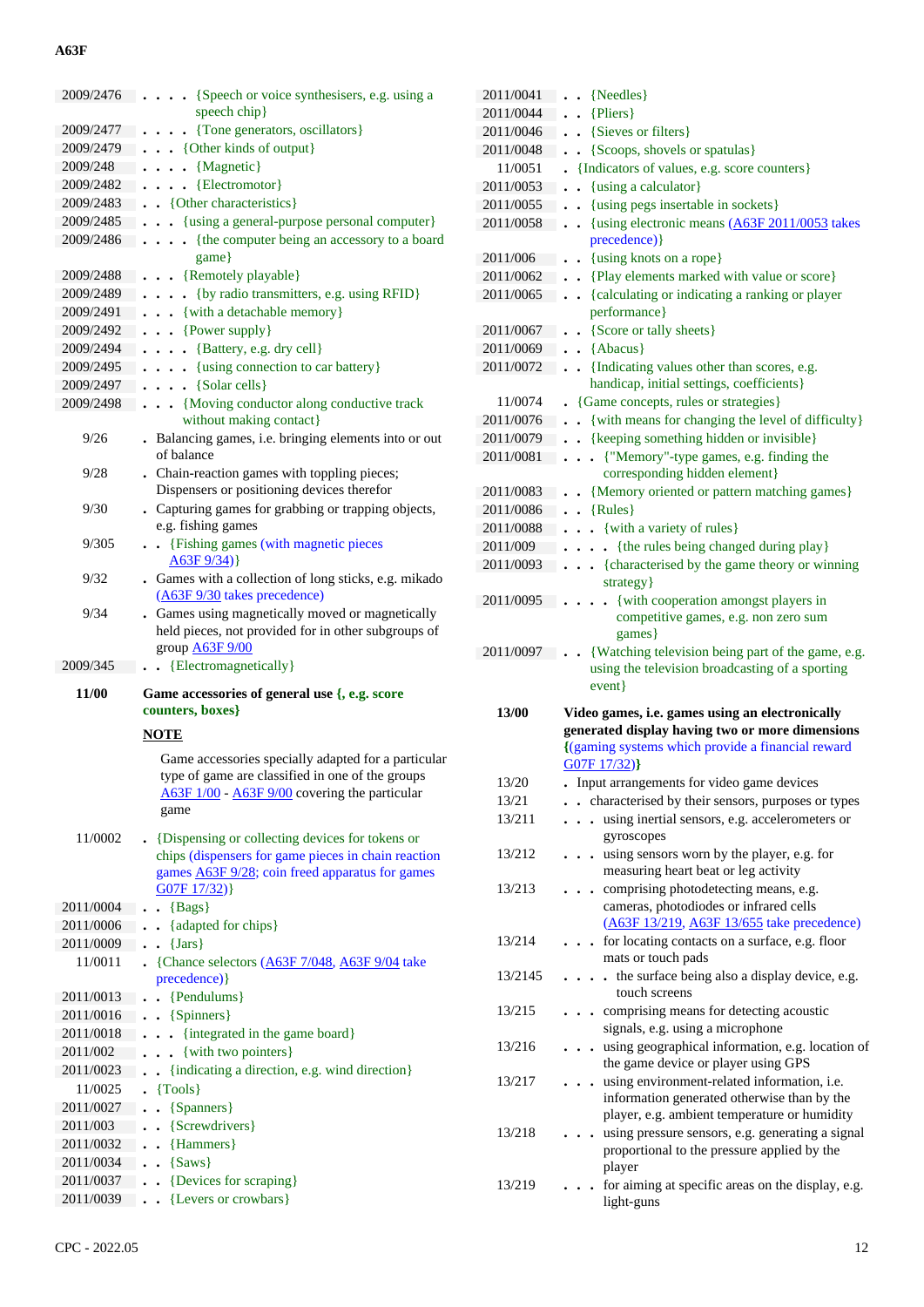| 13/22  | . . Setup operations, e.g. calibration, key<br>configuration or button assignment                                                                                                                                                 |
|--------|-----------------------------------------------------------------------------------------------------------------------------------------------------------------------------------------------------------------------------------|
| 13/23  | for interfacing with the game device, e.g. specific<br>interfaces between game controller and console                                                                                                                             |
| 13/235 | using a wireless connection, e.g. infrared or<br>$\ddot{\phantom{a}}$<br>piconet                                                                                                                                                  |
| 13/24  | . Constructional details thereof, e.g. game<br>controllers with detachable joystick handles                                                                                                                                       |
| 13/245 | specially adapted to a particular type of game,<br>$\ddot{\phantom{0}}$<br>e.g. steering wheels                                                                                                                                   |
| 13/25  | . Output arrangements for video game devices                                                                                                                                                                                      |
| 13/26  | . . having at least one additional display device, e.g.<br>on the game controller or outside a game booth                                                                                                                         |
| 13/27  | . . characterised by a large display in a public venue,<br>e.g. in a movie theatre, stadium or game arena                                                                                                                         |
| 13/28  | responding to control signals received from the                                                                                                                                                                                   |
|        | game device for affecting ambient conditions,<br>e.g. for vibrating players' seats, activating scent<br>dispensers or affecting temperature or light<br>(controlling the output signals based on the game<br>progress A63F 13/50) |
| 13/285 | Generating tactile feedback signals via the<br>$\ddot{\phantom{0}}$<br>game input device, e.g. force feedback                                                                                                                     |
| 13/30  | . Interconnection arrangements between game servers<br>and game devices; Interconnection arrangements<br>between game devices; Interconnection<br>arrangements between game servers                                               |
| 13/31  | • Communication aspects specific to video games,<br>e.g. between several handheld game devices at<br>close range                                                                                                                  |
| 13/32  | . using local area network [LAN] connections                                                                                                                                                                                      |
| 13/323 | between game devices with different hardware<br>$\ddot{\phantom{0}}$<br>characteristics, e.g. hand-held game devices<br>connectable to game consoles or arcade<br>machines                                                        |
| 13/327 | . using wireless networks, e.g. Wi-Fi or piconet                                                                                                                                                                                  |
| 13/33  | . . using wide area network [WAN] connections                                                                                                                                                                                     |
| 13/332 | . . using wireless networks, e.g. cellular phone<br>networks                                                                                                                                                                      |
| 13/335 | using Internet                                                                                                                                                                                                                    |
| 13/338 | . using television networks                                                                                                                                                                                                       |
| 13/34  | using peer-to-peer connections                                                                                                                                                                                                    |
| 13/35  | Details of game servers<br>$\ddot{\phantom{a}}$                                                                                                                                                                                   |
| 13/352 | involving special game server arrangements,<br>e.g. regional servers connected to a national<br>server or a plurality of servers managing<br>partitions of the game world                                                         |
| 13/355 | . Performing operations on behalf of clients with<br>restricted processing capabilities, e.g. servers<br>transform changing game scene into an MPEG-<br>stream for transmitting to a mobile phone or a<br>thin client             |
| 13/358 | Adapting the game course according to the<br>network or server load, e.g. for reducing<br>latency due to different connection speeds<br>between clients                                                                           |
| 13/40  | . Processing input control signals of video game<br>devices, e.g. signals generated by the player or<br>derived from the environment                                                                                              |
| 13/42  | by mapping the input signals into game<br>commands, e.g. mapping the displacement of a<br>stylus on a touch screen to the steering angle of a<br>virtual vehicle                                                                  |

| 13/422<br>$\ddot{\phantom{a}}$<br>game<br>13/424<br>$\ddot{\phantom{a}}$<br>the results of pitch or rhythm extraction or<br>voice recognition<br>13/426<br>$\ddot{\phantom{a}}$<br>player is aiming with a light gun<br>13/428<br>accelerometers or gyroscopes<br>13/44<br>action within a time slot<br>. Controlling the progress of the video game<br>13/45<br>13/46<br>• Computing the game score<br>13/47<br>possible scenarios at a given point in time<br>13/48<br>$\ddot{\phantom{a}}$<br>session<br>13/49<br>game<br>13/493<br>. Resuming a game, e.g. after pausing,<br>malfunction or power failure<br>13/497<br>actions<br>13/50<br>progress<br>13/52<br>involving aspects of the displayed game scene<br>. Changing parameters of virtual cameras<br>13/525<br>. . using two or more virtual cameras<br>13/5252<br>concurrently or sequentially, e.g.<br>car-driving game<br>according to dedicated instructions from a<br>13/5255<br>13/5258<br>tracking a character or a ball<br>. involving additional visual information provided<br>13/53<br>in a shooting game<br>13/533<br>game menu<br>13/537<br>a game character on screen<br>13/5372<br>the character controlled by the player<br>13/5375<br>a turn in a driving game<br>13/5378 |                                                                                                                                                       |
|--------------------------------------------------------------------------------------------------------------------------------------------------------------------------------------------------------------------------------------------------------------------------------------------------------------------------------------------------------------------------------------------------------------------------------------------------------------------------------------------------------------------------------------------------------------------------------------------------------------------------------------------------------------------------------------------------------------------------------------------------------------------------------------------------------------------------------------------------------------------------------------------------------------------------------------------------------------------------------------------------------------------------------------------------------------------------------------------------------------------------------------------------------------------------------------------------------------------------------------------------------|-------------------------------------------------------------------------------------------------------------------------------------------------------|
|                                                                                                                                                                                                                                                                                                                                                                                                                                                                                                                                                                                                                                                                                                                                                                                                                                                                                                                                                                                                                                                                                                                                                                                                                                                        | automatically for the purpose of assisting the<br>player, e.g. automatic braking in a driving                                                         |
|                                                                                                                                                                                                                                                                                                                                                                                                                                                                                                                                                                                                                                                                                                                                                                                                                                                                                                                                                                                                                                                                                                                                                                                                                                                        | involving acoustic input signals, e.g. by using                                                                                                       |
|                                                                                                                                                                                                                                                                                                                                                                                                                                                                                                                                                                                                                                                                                                                                                                                                                                                                                                                                                                                                                                                                                                                                                                                                                                                        |                                                                                                                                                       |
|                                                                                                                                                                                                                                                                                                                                                                                                                                                                                                                                                                                                                                                                                                                                                                                                                                                                                                                                                                                                                                                                                                                                                                                                                                                        | involving on-screen location information, e.g.<br>screen coordinates of an area at which the                                                          |
|                                                                                                                                                                                                                                                                                                                                                                                                                                                                                                                                                                                                                                                                                                                                                                                                                                                                                                                                                                                                                                                                                                                                                                                                                                                        | . involving motion or position input signals, e.g.<br>signals representing the rotation of an input<br>controller or a player's arm motions sensed by |
|                                                                                                                                                                                                                                                                                                                                                                                                                                                                                                                                                                                                                                                                                                                                                                                                                                                                                                                                                                                                                                                                                                                                                                                                                                                        | . involving timing of operations, e.g. performing an                                                                                                  |
|                                                                                                                                                                                                                                                                                                                                                                                                                                                                                                                                                                                                                                                                                                                                                                                                                                                                                                                                                                                                                                                                                                                                                                                                                                                        |                                                                                                                                                       |
|                                                                                                                                                                                                                                                                                                                                                                                                                                                                                                                                                                                                                                                                                                                                                                                                                                                                                                                                                                                                                                                                                                                                                                                                                                                        |                                                                                                                                                       |
|                                                                                                                                                                                                                                                                                                                                                                                                                                                                                                                                                                                                                                                                                                                                                                                                                                                                                                                                                                                                                                                                                                                                                                                                                                                        | involving branching, e.g. choosing one of several                                                                                                     |
|                                                                                                                                                                                                                                                                                                                                                                                                                                                                                                                                                                                                                                                                                                                                                                                                                                                                                                                                                                                                                                                                                                                                                                                                                                                        |                                                                                                                                                       |
|                                                                                                                                                                                                                                                                                                                                                                                                                                                                                                                                                                                                                                                                                                                                                                                                                                                                                                                                                                                                                                                                                                                                                                                                                                                        | Starting a game, e.g. activating a game device<br>or waiting for other players to join a multiplayer                                                  |
|                                                                                                                                                                                                                                                                                                                                                                                                                                                                                                                                                                                                                                                                                                                                                                                                                                                                                                                                                                                                                                                                                                                                                                                                                                                        | . Saving the game status; Pausing or ending the                                                                                                       |
|                                                                                                                                                                                                                                                                                                                                                                                                                                                                                                                                                                                                                                                                                                                                                                                                                                                                                                                                                                                                                                                                                                                                                                                                                                                        |                                                                                                                                                       |
|                                                                                                                                                                                                                                                                                                                                                                                                                                                                                                                                                                                                                                                                                                                                                                                                                                                                                                                                                                                                                                                                                                                                                                                                                                                        |                                                                                                                                                       |
|                                                                                                                                                                                                                                                                                                                                                                                                                                                                                                                                                                                                                                                                                                                                                                                                                                                                                                                                                                                                                                                                                                                                                                                                                                                        | . Partially or entirely replaying previous game                                                                                                       |
|                                                                                                                                                                                                                                                                                                                                                                                                                                                                                                                                                                                                                                                                                                                                                                                                                                                                                                                                                                                                                                                                                                                                                                                                                                                        | . Controlling the output signals based on the game                                                                                                    |
|                                                                                                                                                                                                                                                                                                                                                                                                                                                                                                                                                                                                                                                                                                                                                                                                                                                                                                                                                                                                                                                                                                                                                                                                                                                        |                                                                                                                                                       |
|                                                                                                                                                                                                                                                                                                                                                                                                                                                                                                                                                                                                                                                                                                                                                                                                                                                                                                                                                                                                                                                                                                                                                                                                                                                        |                                                                                                                                                       |
|                                                                                                                                                                                                                                                                                                                                                                                                                                                                                                                                                                                                                                                                                                                                                                                                                                                                                                                                                                                                                                                                                                                                                                                                                                                        |                                                                                                                                                       |
|                                                                                                                                                                                                                                                                                                                                                                                                                                                                                                                                                                                                                                                                                                                                                                                                                                                                                                                                                                                                                                                                                                                                                                                                                                                        | automatically switching between fixed<br>virtual cameras when a character changes<br>room or displaying a rear-mirror view in a                       |
|                                                                                                                                                                                                                                                                                                                                                                                                                                                                                                                                                                                                                                                                                                                                                                                                                                                                                                                                                                                                                                                                                                                                                                                                                                                        | player, e.g. using a secondary joystick to<br>rotate the camera around a player's character                                                           |
|                                                                                                                                                                                                                                                                                                                                                                                                                                                                                                                                                                                                                                                                                                                                                                                                                                                                                                                                                                                                                                                                                                                                                                                                                                                        | by dynamically adapting the position of the                                                                                                           |
|                                                                                                                                                                                                                                                                                                                                                                                                                                                                                                                                                                                                                                                                                                                                                                                                                                                                                                                                                                                                                                                                                                                                                                                                                                                        | virtual camera to keep a game object or game<br>character in its viewing frustum, e.g. for                                                            |
|                                                                                                                                                                                                                                                                                                                                                                                                                                                                                                                                                                                                                                                                                                                                                                                                                                                                                                                                                                                                                                                                                                                                                                                                                                                        |                                                                                                                                                       |
|                                                                                                                                                                                                                                                                                                                                                                                                                                                                                                                                                                                                                                                                                                                                                                                                                                                                                                                                                                                                                                                                                                                                                                                                                                                        | to the game scene, e.g. by overlay to simulate a<br>head-up display [HUD] or displaying a laser sight                                                 |
|                                                                                                                                                                                                                                                                                                                                                                                                                                                                                                                                                                                                                                                                                                                                                                                                                                                                                                                                                                                                                                                                                                                                                                                                                                                        | for prompting the player, e.g. by displaying a                                                                                                        |
|                                                                                                                                                                                                                                                                                                                                                                                                                                                                                                                                                                                                                                                                                                                                                                                                                                                                                                                                                                                                                                                                                                                                                                                                                                                        | using indicators, e.g. showing the condition of                                                                                                       |
|                                                                                                                                                                                                                                                                                                                                                                                                                                                                                                                                                                                                                                                                                                                                                                                                                                                                                                                                                                                                                                                                                                                                                                                                                                                        |                                                                                                                                                       |
|                                                                                                                                                                                                                                                                                                                                                                                                                                                                                                                                                                                                                                                                                                                                                                                                                                                                                                                                                                                                                                                                                                                                                                                                                                                        | for tagging characters, objects or locations in<br>the game scene, e.g. displaying a circle under                                                     |
|                                                                                                                                                                                                                                                                                                                                                                                                                                                                                                                                                                                                                                                                                                                                                                                                                                                                                                                                                                                                                                                                                                                                                                                                                                                        | for graphically or textually suggesting an<br>action, e.g. by displaying an arrow indicating                                                          |
|                                                                                                                                                                                                                                                                                                                                                                                                                                                                                                                                                                                                                                                                                                                                                                                                                                                                                                                                                                                                                                                                                                                                                                                                                                                        | for displaying an additional top view, e.g.<br>radar screens or maps (using two or more<br>virtual cameras concurrently A63F 13/5252)                 |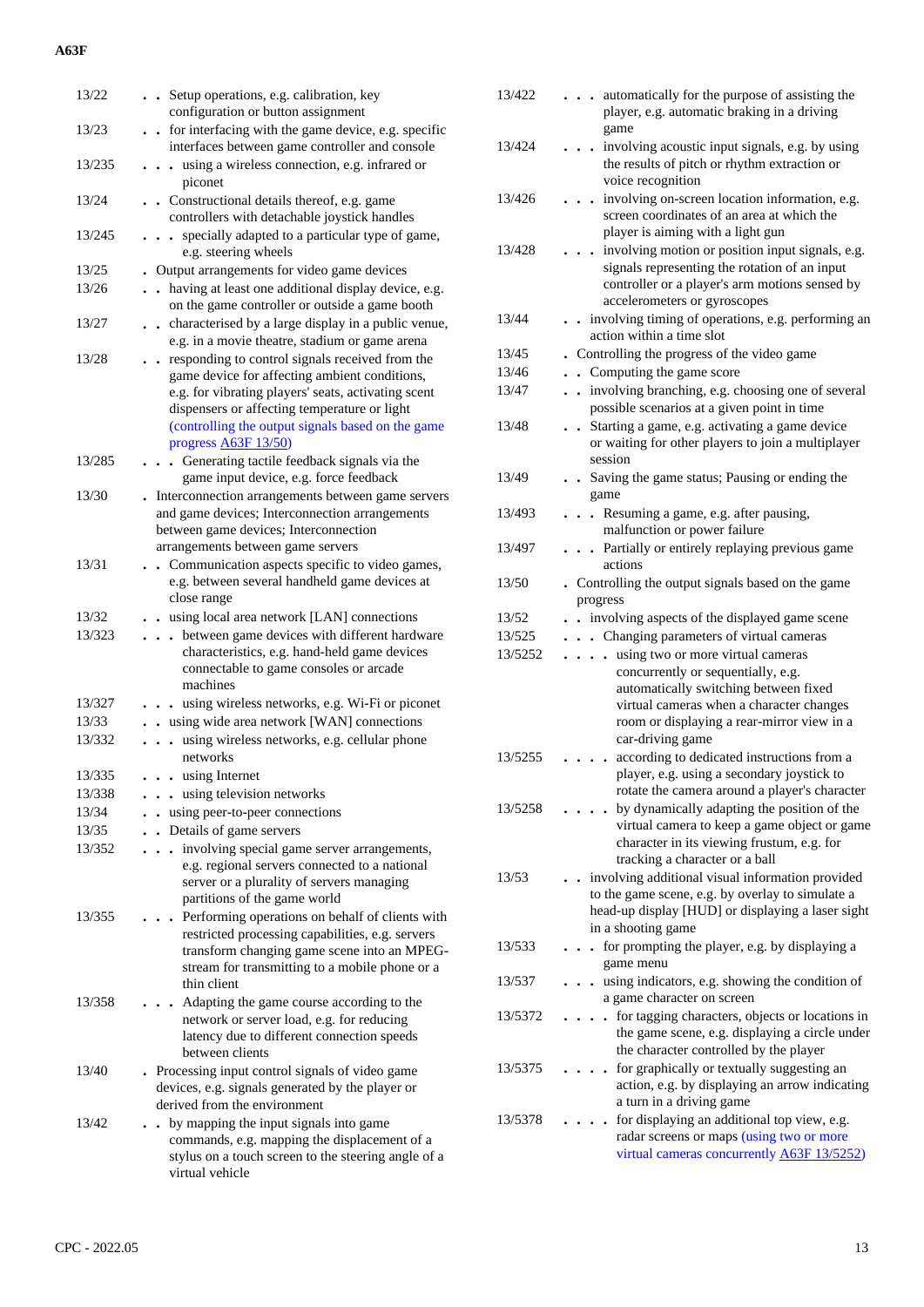| 13/54  | . . involving acoustic signals, e.g. for simulating<br>revolutions per minute [RPM] dependent engine<br>sounds in a driving game or reverberation against<br>a virtual wall                                                   |
|--------|-------------------------------------------------------------------------------------------------------------------------------------------------------------------------------------------------------------------------------|
| 13/55  | . Controlling game characters or game objects based<br>on the game progress                                                                                                                                                   |
| 13/56  | . Computing the motion of game characters with<br>respect to other game characters, game objects or<br>elements of the game scene, e.g. for simulating<br>the behaviour of a group of virtual soldiers or for<br>path finding |
| 13/57  | Simulating properties, behaviour or motion<br>of objects in the game world, e.g. computing<br>tyre load in a car race game (A63F 13/56 takes<br>precedence)                                                                   |
| 13/573 | using trajectories of game objects, e.g. of a golf<br>$\ddot{\phantom{1}}$<br>ball according to the point of impact                                                                                                           |
| 13/577 | using determination of contact between game<br>$\ddot{\phantom{0}}$<br>characters or objects, e.g. to avoid collision<br>between virtual racing cars                                                                          |
| 13/58  | by computing conditions of game characters, e.g.<br>stamina, strength, motivation or energy level                                                                                                                             |
| 13/60  | . Generating or modifying game content before or<br>while executing the game program, e.g. authoring<br>tools specially adapted for game development or<br>game-integrated level editor                                       |
| 13/61  | using advertising information                                                                                                                                                                                                 |
| 13/63  | • by the player, e.g. authoring using a level editor                                                                                                                                                                          |
| 13/65  | automatically by game devices or servers from<br>real world data, e.g. measurement in live racing<br>competition                                                                                                              |
| 13/655 | . . by importing photos, e.g. of the player                                                                                                                                                                                   |
| 13/67  | . . adaptively or by learning from player actions,<br>e.g. skill level adjustment or by storing successful<br>combat sequences for re-use                                                                                     |
| 13/69  | by enabling or updating specific game elements,<br>e.g. unlocking hidden features, items, levels or<br>versions                                                                                                               |
| 13/70  | . Game security or game management aspects                                                                                                                                                                                    |
| 13/71  | using secure communication between game<br>devices and game servers, e.g. by encrypting<br>game data or authenticating players                                                                                                |
| 13/73  | Authorising game programs or game devices, e.g.<br>checking authenticity                                                                                                                                                      |
| 13/75  | . Enforcing rules, e.g. detecting foul play or<br>generating lists of cheating players                                                                                                                                        |
| 13/77  | . involving data related to game devices or game<br>servers, e.g. configuration data, software version<br>or amount of memory                                                                                                 |
| 13/79  | . involving player-related data, e.g. identities,<br>accounts, preferences or play histories                                                                                                                                  |
| 13/792 | for payment purposes, e.g. monthly<br>$\ddot{\phantom{a}}$<br>subscriptions                                                                                                                                                   |
| 13/795 | - for finding other players; for building a team;<br>for providing a buddy list                                                                                                                                               |
| 13/798 | . . for assessing skills or for ranking players, e.g.<br>for generating a hall of fame (computing the<br>game score <b>A63F 13/46</b> )                                                                                       |
| 13/80  | . Special adaptations for executing a specific game<br>genre or game mode                                                                                                                                                     |
| 13/803 | . Driving vehicles or craft, e.g. cars, airplanes,<br>ships, robots or tanks                                                                                                                                                  |
| 13/807 | . Gliding or sliding on surfaces, e.g. using skis,<br>skates or boards                                                                                                                                                        |

| 13/812             | . Ball games, e.g. soccer or baseball                                                           |
|--------------------|-------------------------------------------------------------------------------------------------|
| 13/814             | • Musical performances, e.g. by evaluating the                                                  |
|                    | player's ability to follow a notation                                                           |
| 13/816             | Athletics, e.g. track-and-field sports                                                          |
| 13/818             | . Fishing                                                                                       |
| 13/822             | • Strategy games; Role-playing games                                                            |
|                    | (A63F 13/825, A63F 13/828 take precedence)                                                      |
| 13/825             | • Fostering virtual characters                                                                  |
| 13/828             | • Managing virtual sport teams                                                                  |
| 13/833             | . Hand-to-hand fighting, e.g. martial arts                                                      |
|                    | competition (A63F 13/837 takes precedence)                                                      |
| 13/837             | • Shooting of targets                                                                           |
| 13/843             | . involving concurrently two or more players on                                                 |
|                    | the same game device, e.g. requiring the use of                                                 |
|                    | a plurality of controllers or of a specific view of                                             |
|                    | game data for each player                                                                       |
| 13/847             | Cooperative playing, e.g. requiring coordinated<br>$\ddot{\phantom{a}}$                         |
|                    | actions from several players to achieve a common                                                |
|                    | goal                                                                                            |
| 13/85              | Providing additional services to players                                                        |
| 13/86              | . Watching games played by other players                                                        |
| 13/87              | • Communicating with other players during game                                                  |
|                    | play, e.g. by e-mail or chat                                                                    |
| 13/88              | . Mini-games executed independently while main                                                  |
|                    | games are being loaded                                                                          |
| 13/90              | . Constructional details or arrangements of                                                     |
|                    | video game devices not provided for in groups                                                   |
|                    | A63F 13/20 or A63F 13/25, e.g. housing, wiring,<br>connections or cabinets                      |
| 13/92              |                                                                                                 |
|                    | . Video game devices specially adapted to be hand-<br>held while playing                        |
| 13/95              | . Storage media specially adapted for storing game                                              |
|                    | information, e.g. video game cartridges                                                         |
| 13/98              | Accessories, i.e. detachable arrangements<br>$\ddot{\phantom{0}}$                               |
|                    | optional for the use of the video game device, e.g.                                             |
|                    | grip supports of game controllers                                                               |
|                    |                                                                                                 |
| 2250/00            | Miscellaneous game characteristics                                                              |
| 2250/02            | having an effect on the human senses                                                            |
| 2250/021           | . . with odourized parts                                                                        |
| 2250/022           | with edible parts                                                                               |
| 2250/024           | drinkable                                                                                       |
| 2250/025           | related to sense of touch (A63F 2009/0003 takes                                                 |
|                    | precedence)                                                                                     |
| 2250/027           | generating a sound without electric means                                                       |
| 2250/028           | Ringing a bell                                                                                  |
| 2250/04            | containing a liquid                                                                             |
| 2250/0407          |                                                                                                 |
| 2250/0414          | Water                                                                                           |
| 2250/0421          | in motion                                                                                       |
|                    | dumping water on a player<br>$\ddot{\phantom{a}}$                                               |
| 2250/0428          | being squirted<br>$\ddot{\phantom{0}}$                                                          |
| 2250/0435          | with an air bubble                                                                              |
| 2250/0442          | being absorbed                                                                                  |
| 2250/045           | . Mercury                                                                                       |
| 2250/0457          | for actuating a switch by gravity<br>$\ddot{\phantom{0}}$                                       |
| 2250/0464          | evaporating<br>$\ddot{\phantom{a}}$                                                             |
| 2250/0471          | containing a viscous liquid<br>$\ddot{\phantom{a}}$                                             |
| 2250/0478          | containing an inflammable liquid<br>$\ddot{\phantom{a}}$                                        |
| 2250/0485          | $\ddot{\phantom{a}}$                                                                            |
| 2250/0492          | for changing stability or rolling properties<br>using a surface tension<br>$\ddot{\phantom{a}}$ |
|                    |                                                                                                 |
| 2250/05<br>2250/06 | containing a gas                                                                                |
| 2250/063           | containing small particles<br>for changing stability or rolling properties                      |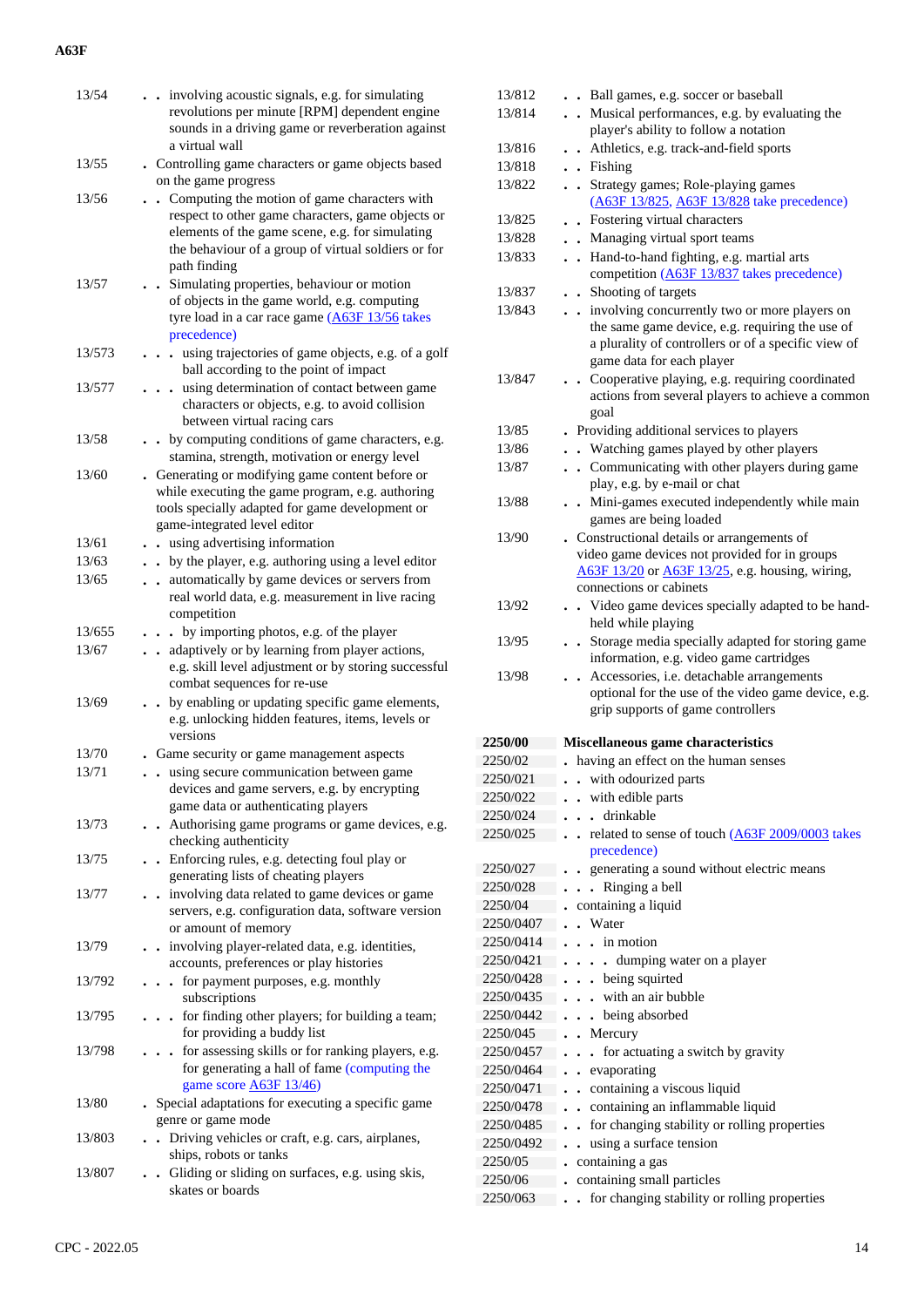| 2250/066  | . . Sand                                                   | 2250/26  | . the game being influenced by physiological           |
|-----------|------------------------------------------------------------|----------|--------------------------------------------------------|
|           |                                                            |          | parameters (A63F 2250/1031 takes precedence)           |
| 2250/08   | with static electricity                                    |          |                                                        |
| 2250/09   | Antistatic                                                 | 2250/265 | . . by skin resistance                                 |
| 2250/10   | with measuring devices                                     | 2250/28  | . with a two-dimensional real image                    |
| 2250/1005 | $\bullet$ for angles                                       | 2250/282 | . . Kinematic effects, e.g. by rapid showing of        |
| 2250/101  | . Water level                                              |          | a plurality of slightly differing images using         |
| 2250/1015 | . Protractors                                              |          | flipping cards                                         |
| 2250/1021 | . . for weighing                                           | 2250/285 | . . Photographs                                        |
| 2250/1026 | . . for temperature                                        | 2250/287 | . Cameras therefor                                     |
| 2250/1031 | using colour indicators                                    | 2250/30  | . with a three-dimensional image                       |
| 2250/1036 | $\cdot$ for distances $(A63F 2250/1015)$ takes precedence) | 2250/302 | . holographic                                          |
| 2250/1042 | . Rulers (A63F 2250/1015 takes precedence)                 | 2250/305 | formed by superimposed partially transparent           |
| 2250/1047 | . for electrical phenomena                                 |          | layers                                                 |
| 2250/1052 | . Galvanometers                                            | 2250/307 | . . stereoscopic                                       |
|           |                                                            | 2250/32  | . containing a live object                             |
| 2250/1057 | . . Compasses                                              | 2250/323 | . Mexican jumping bean                                 |
| 2250/1063 | . . Timers                                                 | 2250/326 | . . Bean bag                                           |
| 2250/1068 | . Sandglasses                                              | 2250/34  | • promoting partner selection                          |
| 2250/1073 | Time-out devices (sandglasses<br>$\cdots$                  | 2250/36  | . sound damping                                        |
|           | A63F 2250/1068; A63F 2250/14 takes                         |          |                                                        |
|           | precedence)                                                | 2250/38  | . shock damping                                        |
| 2250/1078 | $\ldots$ of the count-down type                            | 2250/42  | . with a light-sensitive substance, e.g.               |
| 2250/1084 | . Chess clocks                                             |          | photoluminescent                                       |
| 2250/1089 | . Mechanical timer causing a random event                  | 2250/423 | . . fluorescent                                        |
| 2250/1094 | . for velocity                                             | 2250/426 | . . phosphorescent                                     |
| 2250/11   | with an indicator for predicting a velocity or other       | 2250/48  | . with special provisions for gripping by hand         |
|           | physical quantity                                          | 2250/481 | for picking up or for gripping from a cavity, e.g. a   |
| 2250/115  | . . based on Hooke's law                                   |          | recess next to a storing space                         |
| 2250/12   | . using a string, rope, strap or belt as a play element    | 2250/482 | . . with holes or fingers, e.g. blind hole             |
| 2250/121  | • Strap or belt                                            | 2250/483 | . adapted for thumb                                    |
| 2250/122  | Closed loop                                                | 2250/484 | . adapted for fingernail                               |
|           | . Elastic                                                  | 2250/485 | . . using a handle                                     |
| 2250/124  |                                                            | 2250/486 | . with an ergonomic grip                               |
| 2250/125  | . . for a yo-yo                                            | 2250/487 | . with a pistol handle                                 |
| 2250/127  | . . Chain                                                  |          |                                                        |
| 2250/128  | . . for suspension of play element                         | 2250/488 | $\cdots$ with a trigger                                |
| 2250/13   | . using coins or paper money as play elements              | 2250/489 | . . with a roughened part                              |
| 2250/133  | . . Banknote                                               | 2250/49  | . with provisions for connecting to a part of the body |
| 2250/136  | • Coin pusher                                              | 2250/491 | . . Finger                                             |
| 2250/14   | . Coin operated                                            | 2250/492 | $\ldots$ Thumb                                         |
| 2250/142  | . . with pay-out or rewarding with a prize                 | 2250/494 | . Fingernail                                           |
| 2250/144  | $\cdots$ Dispensing a gift                                 | 2250/495 | . Hand, arm or wrist                                   |
| 2250/146  | . by issuing a winning ticket                              | 2250/497 | Head                                                   |
| 2250/148  | . Enabling replay, e.g. giving a bonus ball                | 2250/498 | $\bullet$ $\bullet$ Lap                                |
| 2250/16   | . Use of textiles                                          | 2250/50  | . Construction set or kit                              |
| 2250/162  | . . Carpet                                                 | 2250/505 | made from a blank                                      |
|           | . . Felt                                                   | 2250/52  | - with a remote control                                |
| 2250/164  |                                                            | 2250/54  | washable                                               |
| 2250/166  | . Garments                                                 | 2250/58  | • Antifraud or preventing misuse                       |
| 2250/168  | . . with a zipper                                          | 2250/60  | • Connection between elements not otherwise            |
| 2250/18   | . Use of resilient or deformable elements                  |          | provided for                                           |
| 2250/183  | $\blacksquare$ . Foam                                      |          |                                                        |
| 2250/186  | . . Spring                                                 | 2250/601 | . . with hook and loop-type fastener                   |
| 2250/20   | . Outdoor version of games normally played indoors         | 2250/602 | . . with adhesive                                      |
| 2250/202  | with anchoring means, e.g. pegs in the ground              | 2250/603 | . . with pin and hole                                  |
| 2250/205  | for being played in the swimming pool, e.g.                | 2250/604 | . . with a hook or an eyelet                           |
|           | floatable games                                            | 2250/605 | . . with clamps or clips                               |
| 2250/207  | . . for being played on the lawn                           | 2250/606 | . . with suction cups                                  |
| 2250/21   | Adapted outdoor game resembling to an indoor               | 2250/609 | . . Inserts, e.g. for replaceable indicia or figures   |
|           | game                                                       |          | (A63F 2009/0491 takes precedence)                      |
| 2250/215  | • Hop-scotch                                               | 2250/64  | used for radio or television, e.g. television shows;   |
| 2250/22   | with advertising                                           |          | used in front of an audience                           |
|           |                                                            | 2250/645 | . . used by the watcher or listener                    |
| 2250/24   | with a lock, e.g. for a puzzle                             |          |                                                        |
| 2250/245  | . . with a key                                             |          |                                                        |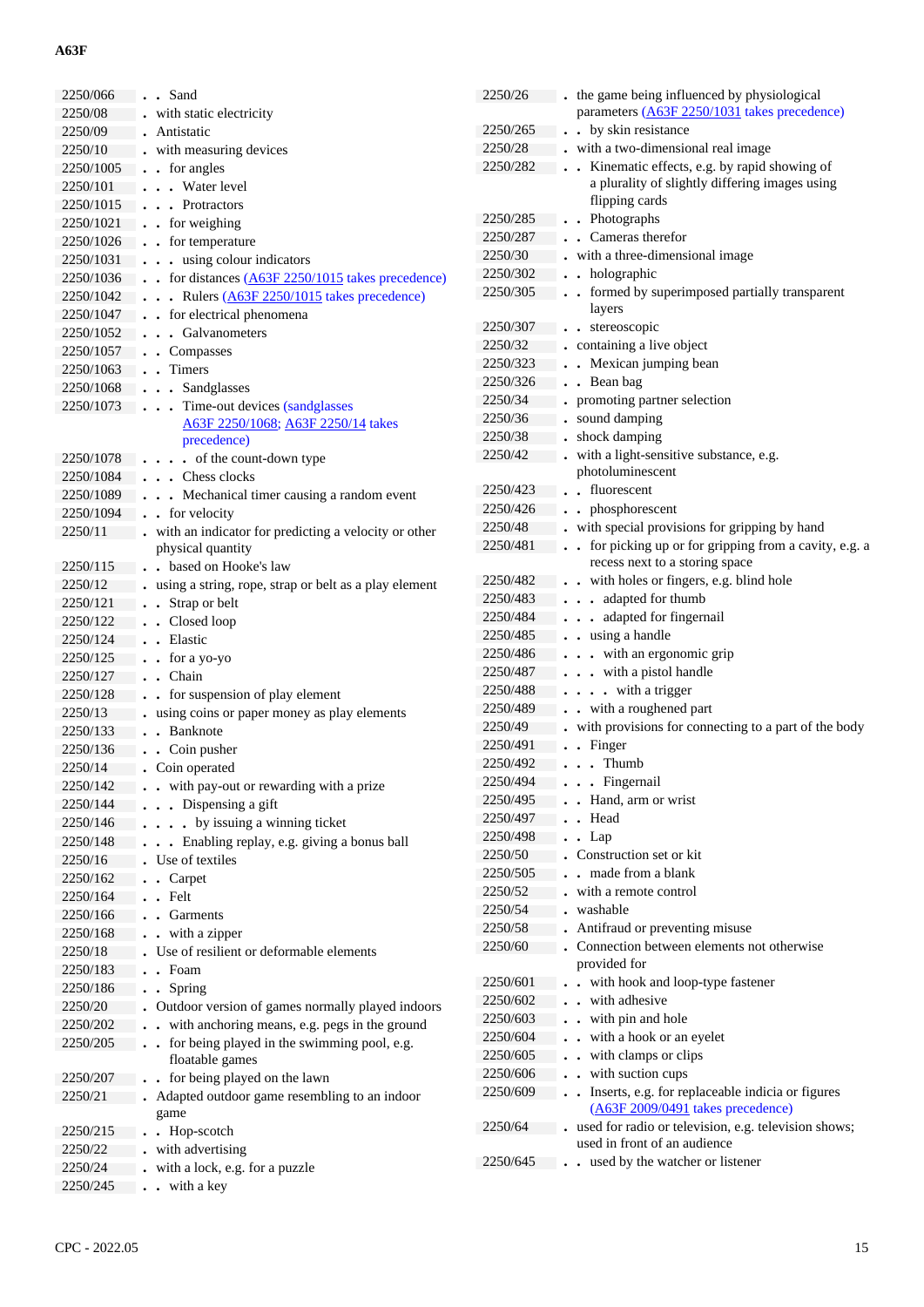| 2300/00   | <b>Features of games using an electronically</b>                                                                                                          |
|-----------|-----------------------------------------------------------------------------------------------------------------------------------------------------------|
|           | generated display having two or more dimensions,                                                                                                          |
|           | e.g. on a television screen, showing representations<br>related to the game                                                                               |
| 2300/10   | characterized by input arrangements for converting                                                                                                        |
|           | player-generated signals into game device control<br>signals                                                                                              |
| 2300/1006 | having additional degrees of freedom<br>$\ddot{\phantom{0}}$                                                                                              |
| 2300/1012 | involving biosensors worn by the player, e.g. for<br>$\ddot{\phantom{0}}$                                                                                 |
| 2300/1018 | measuring heart beat, limb activity                                                                                                                       |
|           | Calibration; Key and button assignment<br>$\ddot{\phantom{0}}$                                                                                            |
| 2300/1025 | details of the interface with the game device, e.g.<br>$\bullet$<br><b>USB</b> version detection                                                          |
| 2300/1031 | . using a wireless connection, e.g. Bluetooth,<br>infrared connections                                                                                    |
| 2300/1037 | being specially adapted for converting control<br>signals received from the game device into a<br>haptic signal, e.g. using force feedback                |
| 2300/1043 | being characterized by constructional details                                                                                                             |
| 2300/105  | using inertial sensors, e.g. accelerometers,<br>$\bullet$<br>gyroscopes                                                                                   |
| 2300/1056 | involving pressure sensitive buttons                                                                                                                      |
| 2300/1062 | being specially adapted to a type of game, e.g.<br>steering wheel                                                                                         |
| 2300/1068 | being specially adapted to detect the point of                                                                                                            |
|           | contact of the player on a surface, e.g. floor mat,<br>touch pad                                                                                          |
| 2300/1075 | using a touch screen<br>$\ddot{\phantom{a}}$                                                                                                              |
| 2300/1081 | Input via voice recognition<br>$\bullet$                                                                                                                  |
| 2300/1087 | comprising photodetecting means, e.g. a camera<br>$\ddot{\phantom{0}}$                                                                                    |
| 2300/1093 | using visible light<br>$\ddot{\phantom{0}}$                                                                                                               |
|           | $\ddot{\phantom{0}}$                                                                                                                                      |
| 2300/20   | characterised by details of the game platform                                                                                                             |
| 2300/201  | Playing authorisation given at platform level                                                                                                             |
| 2300/202  | the game platform being a DVD player<br>$\ddot{\phantom{0}}$                                                                                              |
| 2300/203  | Image generating hardware<br>$\ddot{\phantom{0}}$                                                                                                         |
| 2300/204  | the platform being a handheld device                                                                                                                      |
| 2300/205  | for detecting the geographical location of the<br>game platform                                                                                           |
| 2300/206  | Game information storage, e.g. cartridges, CD<br>ROM's, DVD's, smart cards                                                                                |
| 2300/207  | for accessing game resources from local<br>storage, e.g. streaming content from DVD                                                                       |
| 2300/208  | for storing personal settings or data of the                                                                                                              |
|           | player<br>characterized by low level software layer, relating                                                                                             |
| 2300/209  | to hardware management, e.g. Operating System,<br>Application Programming Interface                                                                       |
| 2300/30   | characterized by output arrangements for receiving                                                                                                        |
|           | control signals generated by the game device                                                                                                              |
| 2300/301  | using an additional display connected to the game<br>console, e.g. on the controller                                                                      |
| 2300/302  | specially adapted for receiving control signals not<br>targeted to a display device or game input means,<br>e.g. vibrating driver's seat, scent dispenser |
| 2300/303  | for displaying additional data, e.g. simulating a<br>Head Up Display                                                                                      |
| 2300/305  | for providing a graphical or textual hint to the<br>player                                                                                                |
| 2300/306  | for displaying a marker associated to an object                                                                                                           |
|           | or location in the game field                                                                                                                             |
| 2300/307  | for displaying an additional window with a<br>view from the top of the game field, e.g. radar                                                             |
|           | screen                                                                                                                                                    |
| 2300/308  | Details of the user interface                                                                                                                             |

| 2300/40   | characterised by details of platform network                           |
|-----------|------------------------------------------------------------------------|
| 2300/401  | Secure communication, e.g. using encryption or                         |
|           | authentication                                                         |
| 2300/402  | Communication between platforms, i.e. physical<br>$\ddot{\phantom{a}}$ |
|           | link to protocol                                                       |
| 2300/403  | Connection between platform and handheld                               |
|           | device                                                                 |
| 2300/404  | characterized by a local network connection                            |
| 2300/405  | . being a wireless ad hoc network, e.g.                                |
|           | Bluetooth, Wi-Fi, Pico net                                             |
| 2300/406  | Transmission via wireless network, e.g. pager or                       |
|           | GSM                                                                    |
| 2300/407  | Data transfer via internet                                             |
| 2300/408  | Peer to peer connection<br>$\ddot{\phantom{0}}$                        |
| 2300/409  | Data transfer via television network<br>$\cdot$                        |
|           |                                                                        |
| 2300/50   | characterized by details of game servers                               |
| 2300/51   | Server architecture                                                    |
| 2300/513  | server hierarchy, e.g. local, regional,                                |
|           | national or dedicated for different tasks, e.g.                        |
|           | authenticating, billing                                                |
| 2300/516  | connected to a local network, e.g. in a plane,                         |
|           | hotel                                                                  |
| 2300/53   | details of basic data processing                                       |
| 2300/531  | Server assignment<br>$\ddot{\phantom{a}}$                              |
| 2300/532  | using secure communication, e.g. by                                    |
|           | encryption, authentication                                             |
| 2300/534  | for network load management, e.g. bandwidth<br>$\ddot{\phantom{0}}$    |
|           | optimization, latency reduction                                        |
| 2300/535  | for monitoring, e.g. of user parameters,                               |
|           | terminal parameters, application parameters,                           |
|           | network parameters                                                     |
| 2300/537  | for exchanging game data using a messaging                             |
|           | service, e.g. e-mail, SMS, MMS                                         |
| 2300/538  | for performing operations on behalf of the<br>$\ddot{\phantom{0}}$     |
|           | game client, e.g. rendering                                            |
| 2300/55   | Details of game data or player data management                         |
| 2300/5506 | using advertisements                                                   |
| 2300/5513 | involving billing                                                      |
| 2300/552  | for downloading to client devices, e.g. using                          |
|           | OS version, hardware or software profile of the                        |
|           | client device                                                          |
| 2300/5526 | Game data structure                                                    |
| 2300/5533 | using program state or machine event data,                             |
|           | e.g. server keeps track of the state of multiple                       |
|           | players on in a multiple player game                                   |
| 2300/554  | by saving game or status data                                          |
| 2300/5546 | using player registration data, e.g.                                   |
|           | identification, account, preferences, game                             |
|           | history                                                                |
| 2300/5553 | user representation in the game field, e.g.                            |
|           | avatar                                                                 |
| 2300/556  | Player lists, e.g. online players, buddy list,                         |
|           | black list                                                             |
| 2300/5566 | by matching opponents or finding partners to                           |
|           | build a team, e.g. by skill level, geographical                        |
|           | area, background, play style                                           |
| 2300/5573 | player location                                                        |
| 2300/558  | by assessing the players' skills or ranking                            |
| 2300/5586 | for enforcing rights or rules, e.g. to prevent foul                    |
|           | play                                                                   |
| 2300/5593 | involving scheduling aspects                                           |
| 2300/57   | details of game services offered to the player                         |
|           |                                                                        |